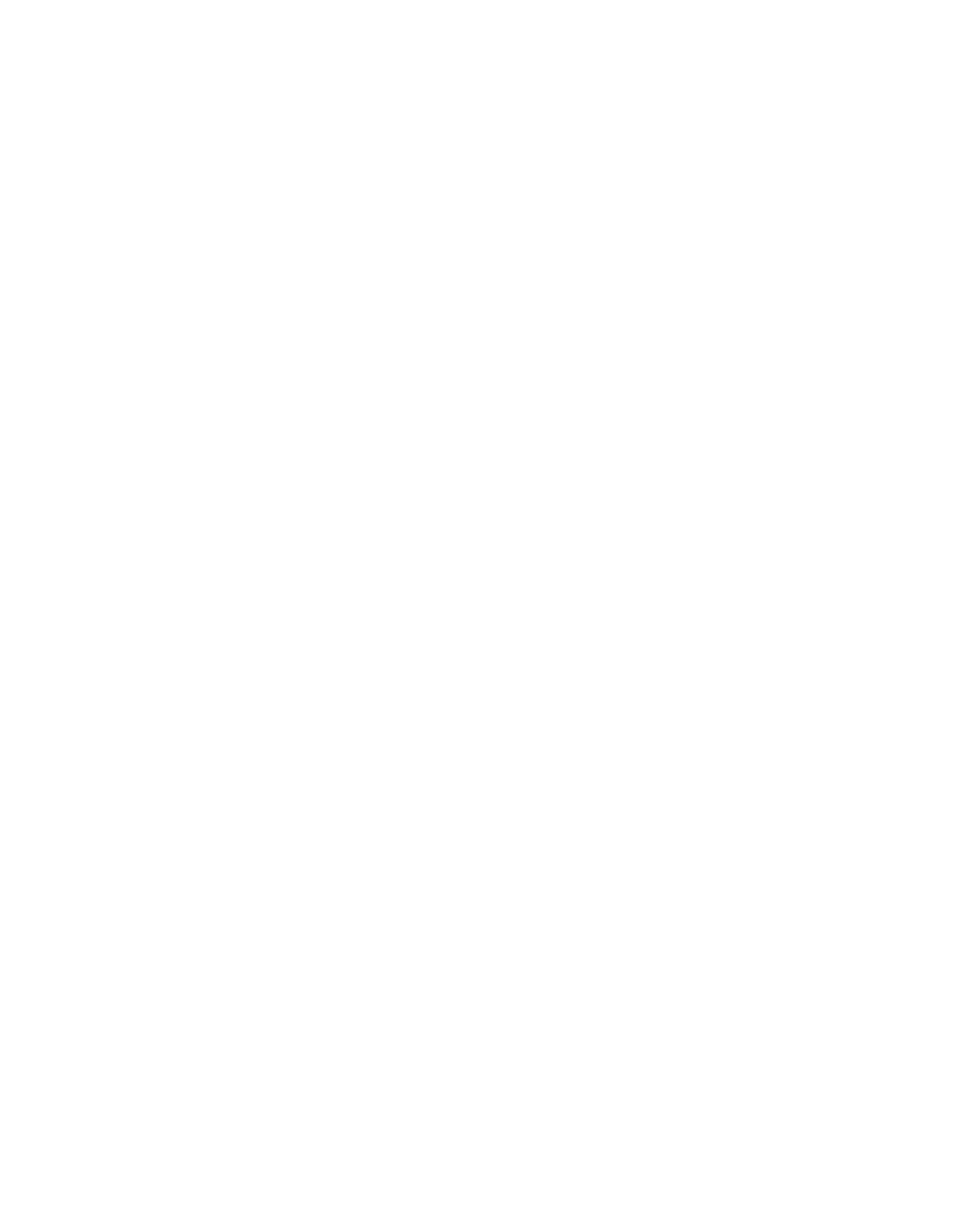# **Table of Contents**

| <b>HSBC Private Investment Counsel (Canada) Inc.</b><br>Investment Management Agreement - Terms and Conditions               | 1  |
|------------------------------------------------------------------------------------------------------------------------------|----|
| <b>Schedule "A"</b><br>Policies for the Fair Allocation of Investment Opportunities among Managed Accounts                   | 10 |
| Schedule "B"<br>Use of Client Brokerage Commissions                                                                          | 10 |
| Schedule "C"<br><b>Client Information Consent</b>                                                                            | 12 |
| Schedule "D"<br>Disclosure Regarding Conflicts of Interest                                                                   | 16 |
| Schedule "E"<br>Borrowing Money to Buy Securities (Leveraging)                                                               | 19 |
| <b>Schedule "F"</b><br>Additional Information Regarding Your Relationship with HSBC Private Investment Counsel (Canada) Inc. | 20 |
| Schedule "G"<br>Accounts Held by Non-Resident of Canada (if Applicable)                                                      | 25 |
| Schedule "H"<br>Electronically Transmitted Instructions                                                                      | 26 |
| Schedule "I"<br>Digital or Electronic Records                                                                                | 26 |
| Schedule "J"<br>Resolving your Complaints                                                                                    | 27 |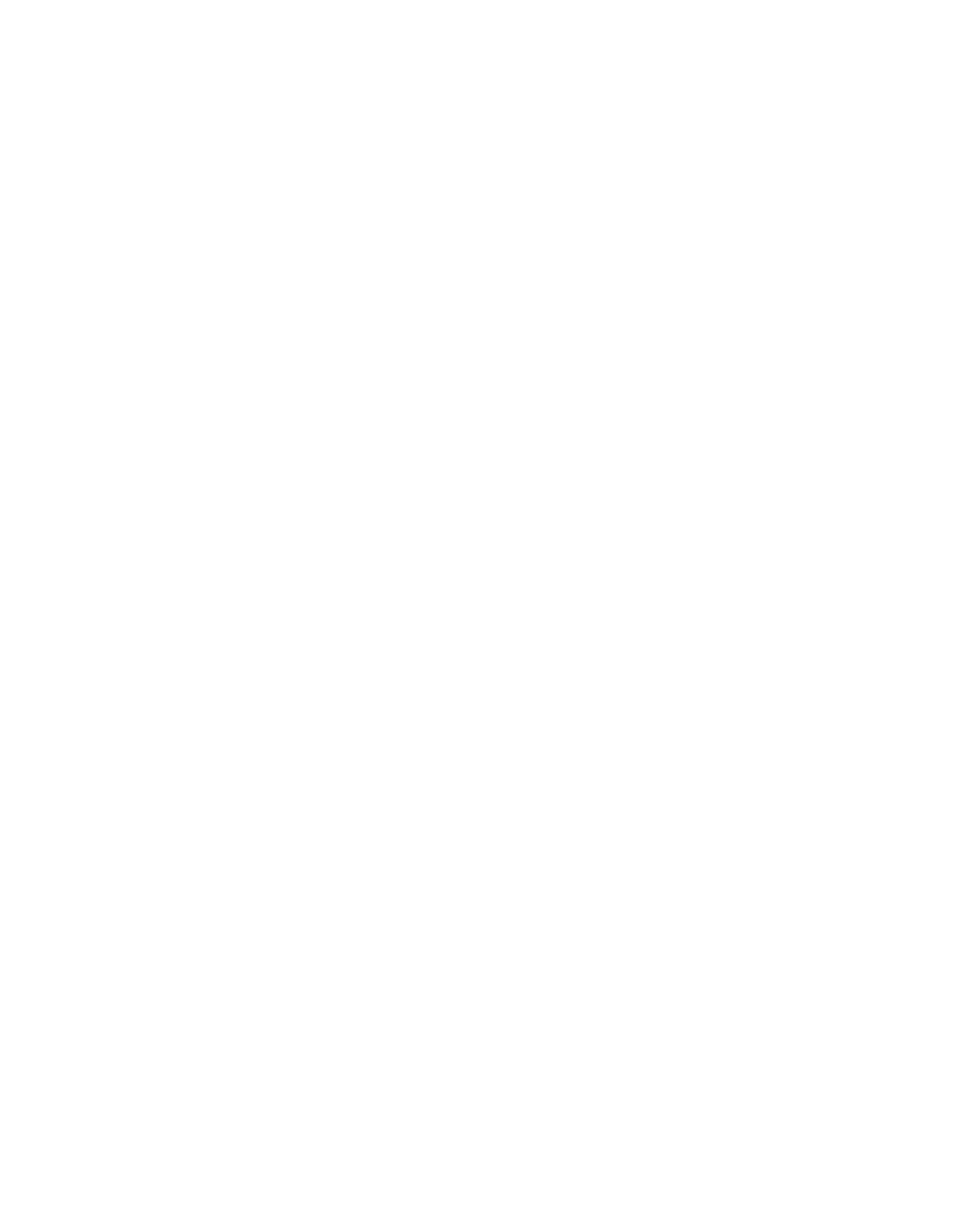# <span id="page-4-0"></span>**HSBC Private Investment Counsel (Canada) Inc.**

Investment Management Agreement - Terms and Conditions

The following terms and conditions (these "**Terms and Conditions**") form part of the Investment Management Agreement that governs the account (the "**Account**") that you have applied to open with HSBC Private Investment Counsel (Canada) Inc. and the portfolio management services that we will provide you in relation to the Account (the "**Private Investment Counsel service**"). These Terms and Conditions and all Schedules attached, the terms and conditions contained in the Private Investment Counsel Account Application form applicable to the Account (the "**Application**"), your most recently approved Investment Policy Statement (the "**IPS**") and the Fee Schedule referred to in Section 8 below, are collectively referred to as the "**Investment Management Agreement**".

Many words in the Investment Management Agreement are capitalized and defined. Any capitalized words not defined in these Terms and Conditions will have the meaning used in the Application. When the Investment Management Agreement refers to you or your, it means the Applicant(s) and in the case of a non-personal applicant, includes the Authorized Individual(s) referred to in the Application.

Words in this Investment Management Agreement that are singular include the plural and vice versa.

# **1. Assets Under Management**

On the day your Application is approved by us (the "**Effective Date**"), you will give us cash or securities to be managed in the Account on a discretionary basis according to the terms in the Investment Management Agreement. After the Effective Date, you may give us additional cash or securities to manage in the Account on a discretionary basis. All of the assets that we manage for you under the Investment Management Agreement are referred to as your "**Assets Under Management**".

You understand and agree that the minimum total value of your Assets Under Management is CDN\$1,000,000 for the Private Investment Counsel service, or any other amount that you and we agree to in writing from time to time. You also understand and agree that we may increase the minimum at any time by providing you with notice of that increase at least 60 days before the increase becomes effective. If your Assets Under Management fall below the specified minimum amount as a result of a withdrawal of assets by you, we may, in our sole discretion and notwithstanding any other provision in this Agreement, sell, redeem, or transfer the securities held in the Account and terminate the Investment Management Agreement.

# **2. Services Provided**

We will manage your Assets Under Management by buying, selling or redeeming securities (described below) in accordance with the Investment Management Agreement, other relevant documentation provided by you and accepted by us in writing from time to time, and applicable securities and other laws.

You agree to notify us immediately in writing of any changes to any information contained in any document you provide to us from time to time.

# **3. Discretionary Authority**

You give us full power and authority to manage the Assets Under Management in accordance with the Investment Management Agreement by buying, selling, or redeeming securities for your Account without any further action required by us to notify you to obtain your consent with respect to any particular transaction. The securities may include, but are not limited to stocks, bonds, pooled funds, money market instruments, mutual funds, exchange-traded funds and derivatives from investment markets throughout the world. You also give us full power and authority to execute all documents, provide all instructions and take all other steps that we determine necessary or advisable to facilitate delivery and settlement of portfolio transactions and corporate changes and transactions in relation to securities held in your Account.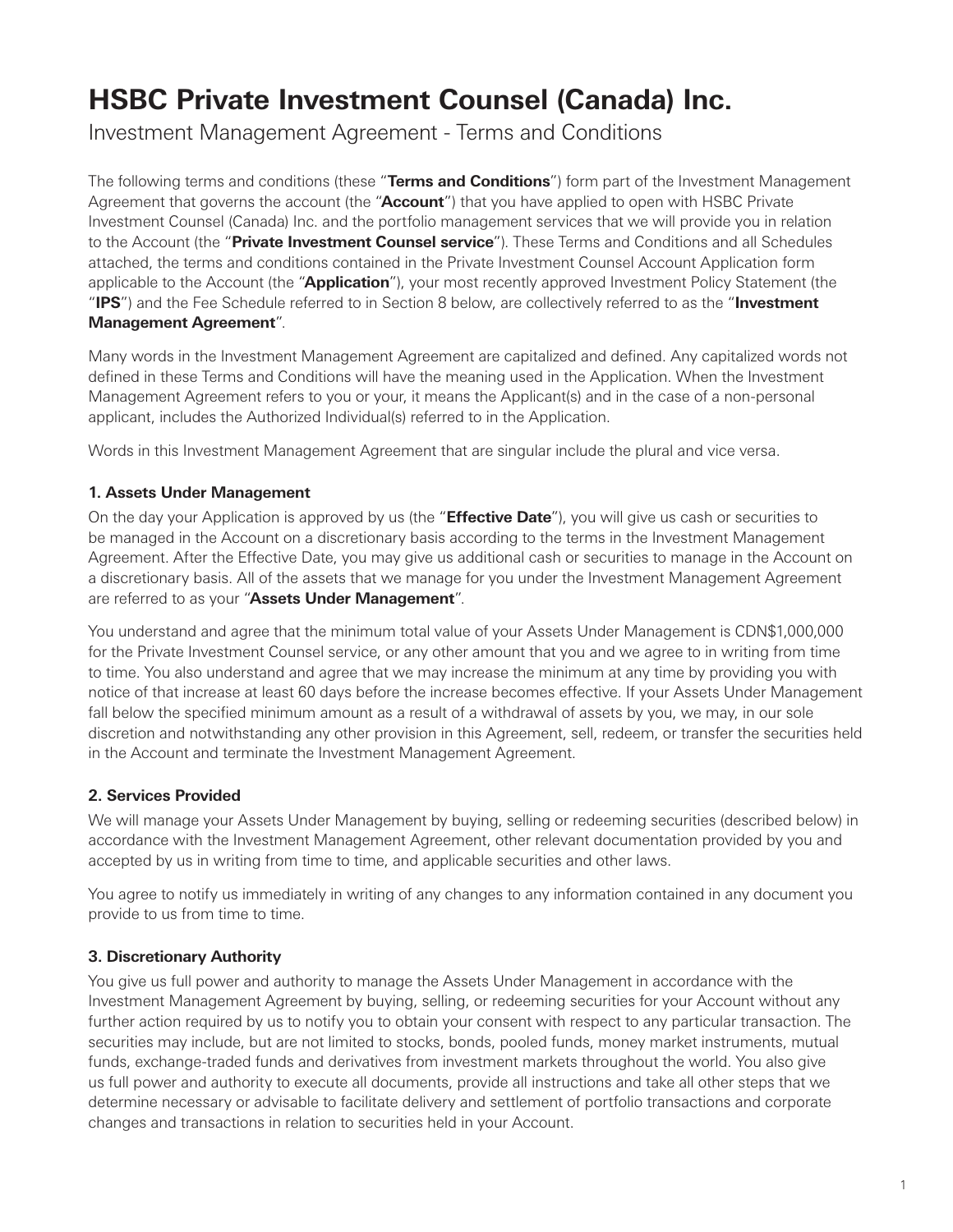### **4. Investment Policy Statement**

You confirm that the information provided in your IPS (as amended from time to time) is accurate and complete. You acknowledge and agree that we will rely on the information in your IPS (as amended from time to time) in providing our services to you under the Investment Management Agreement.

You must immediately give us written notice (the "**Amendment Notice**") if there are any changes in your circumstances, any restrictions regarding trading in securities for you, or any other matter that would affect our management of your Assets Under Management. When we receive your Amendment Notice, we will review it and decide whether we wish to continue managing your Assets Under Management. We will also decide whether we need additional written instructions or information from you before we continue to manage your Assets Under Management according to your Amendment Notice. At our discretion, we may ask you to complete, sign and deliver a new IPS. You will need to do this whether or not you provide us with an Amendment Notice. If you do not complete a new IPS when requested by us, we may, in our sole discretion and notwithstanding any other provision in this Investment Management Agreement, terminate the Investment Management Agreement immediately.

#### **5. Proper Use**

If you use your Account for an illegal or improper purpose, we may close your Account without telling you first. We may also place a hold on Accounts while we investigate. We may refuse to let you open or use a new Account or continue to use an existing Account. You agree to indemnify, or reimburse, us for any Losses we may suffer if your use of your Account is illegal or improper. You must take all reasonable precautions to protect your Account from fraud or unauthorized use.

We take measures to protect our customers, ourselves and the financial system from financial crimes such as money laundering, terrorist financing, bribery, corruption, tax evasion and evasion of economic and trade sanctions. As part of a global organization, we are committed to abiding by financial crime laws, regulations and requirements. We expect you will also abide by financial crime laws and use your Account appropriately.

#### **6. Standard of Care**

In the course of managing your Assets Under Management, we will apply the care, diligence and skill of a reasonably prudent person under similar circumstances and in similar market conditions and will at all times act reasonably and in good faith. In addition, we will follow the policies in the attached Schedule "A" regarding fair allocation of investment opportunities among accounts managed by us. You acknowledge receipt of the policies in Schedule "A" and understand and agree that these policies may change. You understand, acknowledge and agree that, we, or any subsidiary or affiliate of HSBC Holdings plc ("**Subsidiaries or Affiliates**") and each of their respective officers, directors, employees, agents, successors and assigns will not be liable for any judgment errors or for any claims, demands, suits, complaints, costs (including legal or other professional costs), fees, damages, expenses, liabilities, taxes or losses of any kind ("**Losses**") you may suffer as a result of our actions or lack of action, unless the Losses result solely from our gross negligence or intentional misconduct. Without limiting the generality of the foregoing, you also understand, acknowledge and agree that neither us nor any Subsidiary or Affiliate guarantees investment results or assumes liability for any Loss resulting from any investment decision or for not acting on specific investment opportunities on your behalf.

In this Investment Management Agreement, Losses means claims, charges, costs (including legal and other professional costs), damages, debts, expenses, taxes, liabilities and other payments or losses of any kind, obligations, allegations, suits, actions, demands, causes of action, proceeding or judgements of any kind however calculated or caused. These Losses can also be direct or indirect, consequential, incidental or economic.

We will not, under any circumstances (even if we are negligent), be responsible or liable for Losses that are indirect, consequential, special, aggravated, punitive, or exemplary, regardless of the basis for the claim.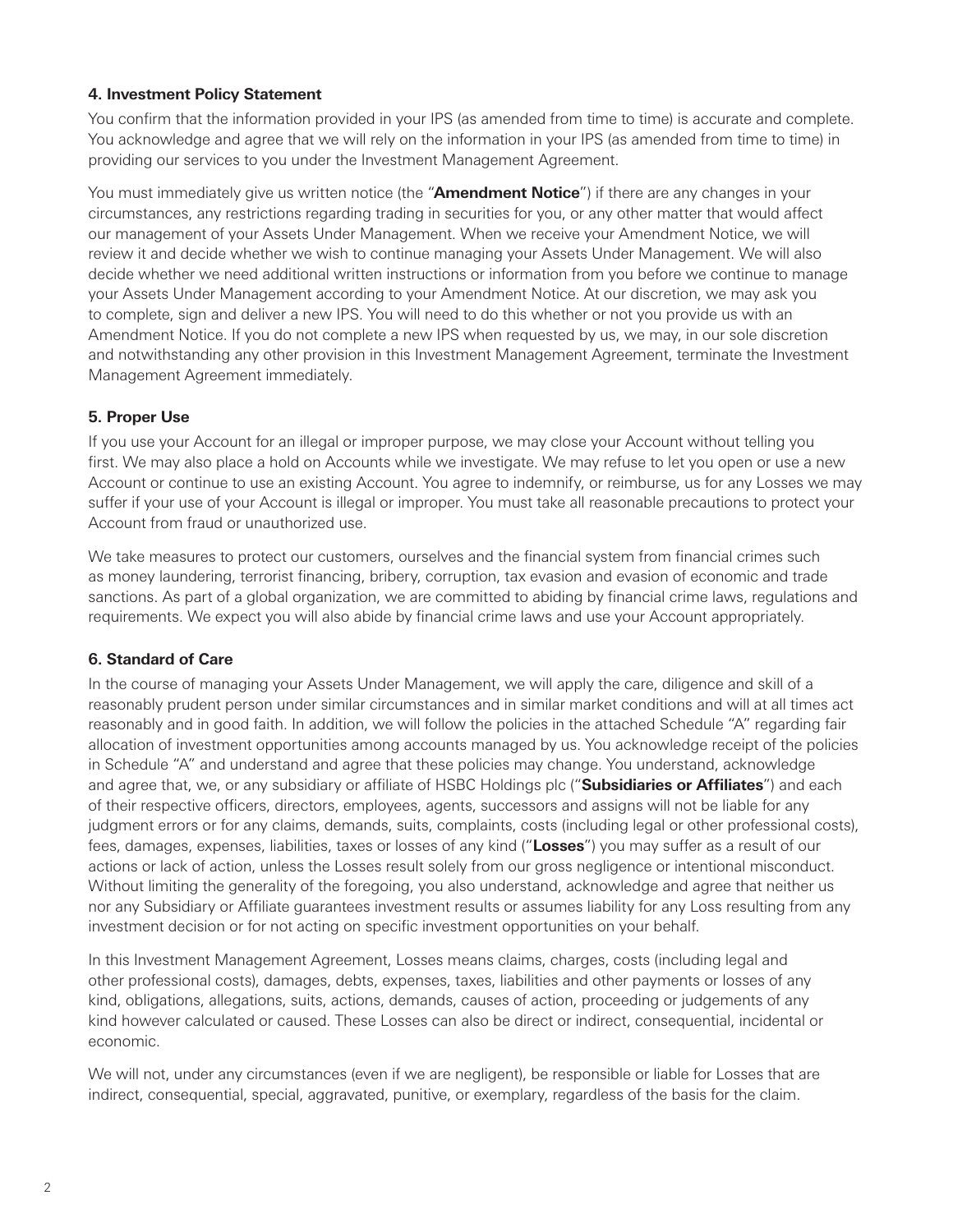We are not responsible or liable for delays or failures to meet our obligations under this Investment Management Agreement if the delay or failure results from an act of God, strike, lockout or labour disruption, war, riot, civil commotion, fire, flood, loss of power, computer hardware or software malfunction, or any other event beyond our reasonable control.

#### **7. Class Actions and Other Litigation**

You acknowledge and agree that our services do not include notice, support services or legal or other advice with respect to legal claims, including actions and class actions, related to your Account or any securities held in or traded through your Account (collectively, "**Legal Action**"). You also agree that we have no obligation to inform you of any Legal Action even if we obtain actual knowledge about a Legal Action.

You agree that even if we provide notice of any Legal Action to you, we are under no obligation to do anything related to that Legal Action, including but not limited to:

- a) investigate the circumstances of the Legal Action or the correctness of third party information about any Legal Action;
- b) ensure that full, accurate or complete information about the Legal Action is contained in any notice, or;
- c) provide any further information or notices about that Legal Action.

You agree that any notice we provide is solely as a courtesy to you on a without liability basis, and that it is your obligation and not ours to take any steps you deem necessary to:

- i. understand, protect or advance your interests in any Legal Action, including taking actions related to opting-in to participate in, or opt-out of, any Legal Action, or;
- ii. make claims to any amounts you may be entitled to receive as a result of any Legal Action.

We provide information about securities held in or traded through your Account in the Account Statements provided or made available to you. You agree that it is your responsibility to retain copies of those statements for use in any Legal Action in which you wish to participate.

#### **8. Fees**

You agree to pay us fees, expenses and charges (the "**Fees**") for the Private Investment Counsel service and the Custodial Services (defined below) in accordance with the amounts and the terms and conditions set out in the Private Investment Counsel – Fee Schedule (the "**Fee Schedule**"), including any changes to the Fee Schedule we may make from time to time. Fees are based on your investment mandate which we recommend on the basis of your IPS. If your investment mandate changes, we may change your Fees and provide them to you in a new Fee Schedule.

In addition to the Fees, you must pay all applicable taxes and fees charged or imposed by any government, regulatory authority or agency (including GST and any other applicable sales or value added tax) and all brokerage commissions, fees or charges, legal and other expenses incurred in connection with your Account.

Fees apply only to the operation of your Account and do not include any other fees you may need to pay to us or any of our Subsidiaries or Affiliates relating to other accounts, agreements, transactions, etc.

We may change the Fees at any time provided we give you advance notice as set out in the Fee Schedule.

If you owe us any outstanding Fees for the services we provide you under this Investment Management Agreement, you authorize us, in our absolute discretion, to sell, redeem, or otherwise dispose of securities in your Account to pay these Fees. You also authorize us to deduct any Fees when due from the Account.

# **9. Custodian**

HPIC, and any firm it delegates to perform portfolio management duties on its behalf, is required to keep all client assets with an independent custodian, and separate and apart from its own assets. For details about your custodian and the custody services it provides, see the attached Schedule "F".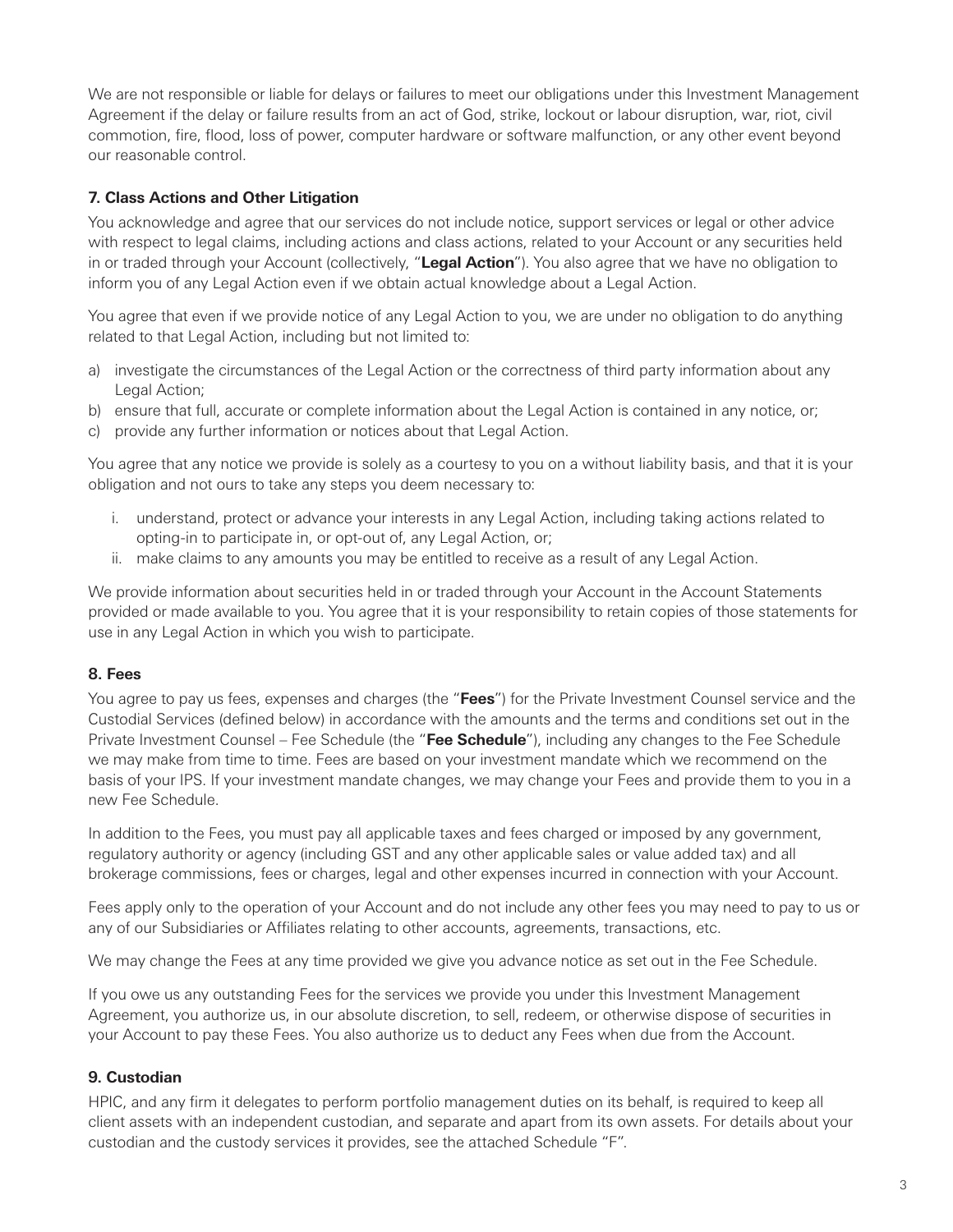#### **10. Account Statements and Other Records**

**Delivery of Records:** We will send you statements of your Account ("**Account Reports**") on a calendar quarterly basis, investment performance reports and charges and other compensation reports on an annual basis, and other documents relating to your Account, including any documents that we are required to provide to you under applicable laws or regulations (together with the Account Reports (together, the "**Records**") in accordance with applicable legislation, except we will send you your Account Reports on a monthly basis if you request it. We will send you the Records by ordinary mail to your most recent contact information on our records, unless you have authorized us, or any party on our behalf, to deliver the Records to you electronically by providing your Consent to Electronic Delivery of Documents ("**E-Delivery Consent**"). If you provide us with an E-Delivery Consent, we will deliver the Records to the electronic address or location that you agreed to under such consent.

**Receipt and Review of Records:** You agree to examine every Record as soon as you receive it or are deemed to have received it. The content of every Record, whether you actually reviewed it or not, will be deemed to have been reviewed and acknowledged as correct, approved and consented to by you, unless you provide us with written notice to the contrary within 30 days after the date on which the Record was sent to you. For each Record for which you do not provide us with such written notice, you agree we are released from all responsibility for Account activity included in or preceding such Record pertaining to any errors, omissions, irregularities, fraud or unauthorized activity, including our negligence (but excluding such due to our gross negligence or intentional misconduct).

**Immediate Notice Requirement:** If you become aware of facts that reasonably put you on enquiry as to the possibility of errors, omissions or irregularities affecting the Account, including any fraud or unauthorized activity, you shall immediately inform us directly so as to prevent any ongoing fraud or unauthorized activity. If you fail to do so, any preventable subsequent Loss shall not be the responsibility of us or any Subsidiary or Affiliate.

**Consequence of Breach:** If you fail to abide by your obligations under this section "Statements of Accounts and Other Records", and if your conduct or omission causes or contributes to a Loss, then you agree that neither we nor any Subsidiary or Affiliate shall have any responsibility to you with respect to such Loss.

**Admissibility of Records:** You will not object to the use of our records as evidence in any legal proceeding on the ground that such records are not originals, are not in writing, are hearsay or are documents containing information extracted from a computer. These records are conclusive for all purposes, including litigation, in respect of any instruction or other matter or thing relating to the Account, or its operation.

**Certificates of Investments:** We may keep all certificates and other proof of investments made on your behalf at our offices, the offices of any sub advisor or delegated portfolio manager retained by us, or any acceptable depository.

# **11. Proxy Voting**

You authorize us, but acknowledge we are not obligated, to vote proxies for securities held in your Account in accordance with our proxy voting policy. You authorize us to instruct your Custodian to forward promptly to us copies of all proxies and shareholder communications relating to securities held in your Account. You agree that we will not be responsible or liable for failing to vote any proxies where we have not received the proxies or related shareholder communications in a timely manner. If you do not want us to vote proxies, you must inform us in writing and follow our instructions for notifying your Custodian.

#### **12. Notices**

All notices relating to the Investment Management Agreement must be submitted in writing. Notices can be sent by personal delivery, regular or registered mail, or fax, as follows:

HSBC Private Investment Counsel (Canada) Inc. 70 York St., Suite 300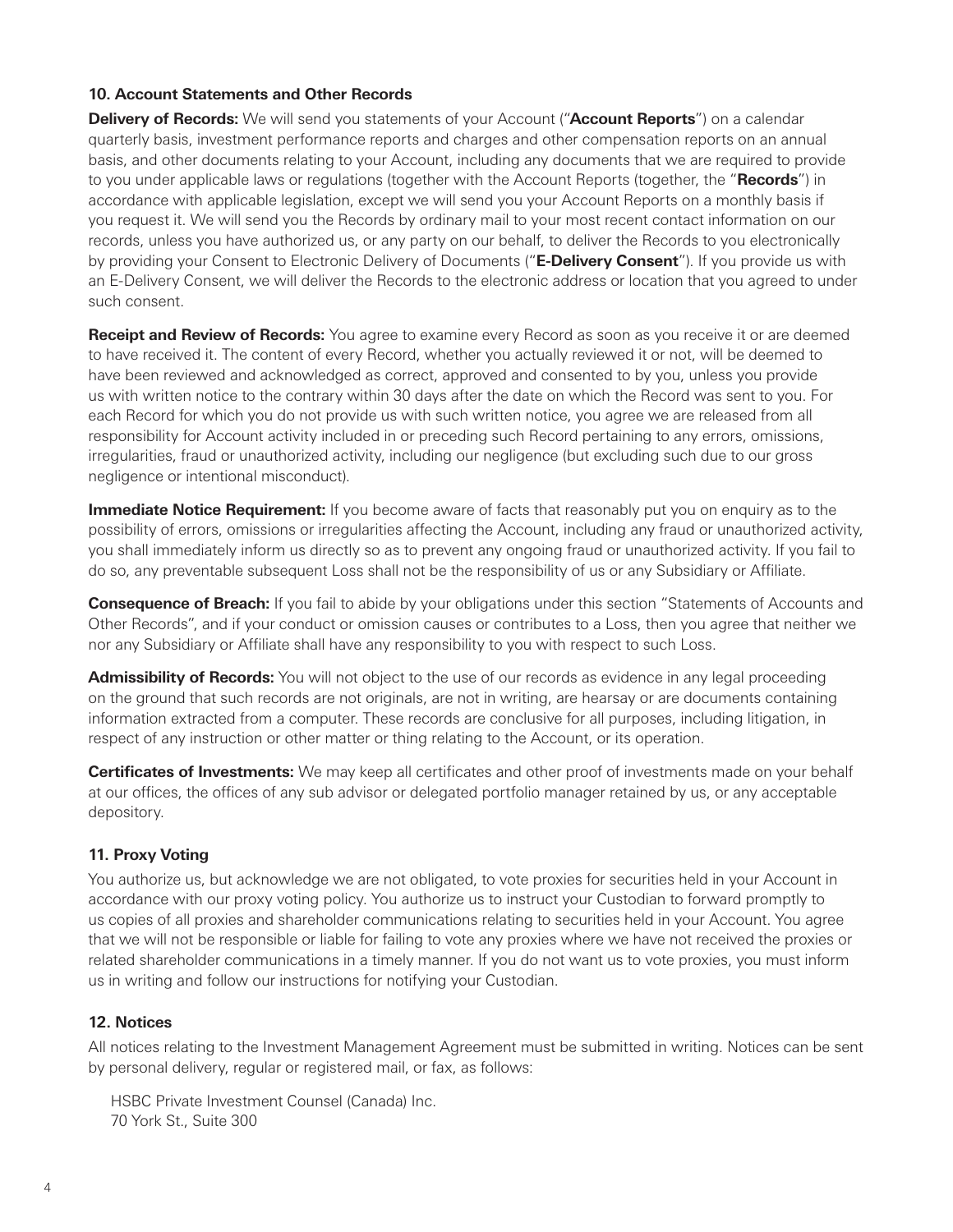Toronto, ON M5J 1S9 Attention: Middle Office Fax: 416-644-0867

For legal purposes, the receipt date of a notice is considered as follows:

- Personal delivery and fax: if received during normal business hours, on a day on which we are open for business in Toronto, Ontario, other than a Saturday, Sunday or legal holiday ("**Business Day**"), that same Business Day; otherwise, the following Business Day.
- Prepaid registered mail: the Business Day after the day the notice is actually received by us, as evidenced by the postal service provider.
- Regular mail: five Business Days following the mailing if mailed in Canada, otherwise the day we actually receive the notice.

# **13. Assignment and Delegation**

An agreement is "assigned" when it is transferred to someone other than the original parties to the agreement. The Investment Management Agreement may not be assigned by you without our express written consent. Notwithstanding any other provision in the Investment Management Agreement, we may assign our rights, responsibilities and obligations under the Investment Management Agreement (in whole or in part) to any Subsidiary or Affiliate without your consent provided that we provide you with 30 days advance notice of such assignment. In addition, we may, without your consent, delegate to a third party, including any Subsidiary or Affiliate, all or part of our duties and responsibilities under the Investment Management Agreement, including the discretionary authority provided to us under the terms of the Investment Management Agreement. If we delegate our discretionary authority to a third party, we will be responsible to you for all advice you receive from the third party as though we had provided the advice to you ourselves.

# **14. Soft Dollar Arrangements and use of Client Brokerage Commissions**

A "soft dollar arrangement" is an arrangement where one party receives items or services, such as research, in return for putting through a certain amount of portfolio management business to another person, usually a broker. We, any Subsidiaries or Affiliates, or a third party, may enter into such soft dollar arrangements. If you send us a written request, we will send you the details of any soft dollar arrangements that affect your Assets Under Management. Specific information about arrangements involving brokerage commissions charged to client accounts is set out in Schedule "B" hereto.

# **15. Power of Attorney**

You appoint us as your true and lawful attorney-in-fact, with full power of substitution for the purpose of opening or establishing brokerage accounts with any third party dealer, including but not limited to HSBC Investment Funds (Canada) Inc., any other Subsidiary or Affiliate dealer, that we consider necessary or advisable to fulfil our obligations to manage your Assets Under Management and to execute all documents and take all other necessary or advisable steps to open or establish such accounts on your behalf.

# **16. Client Information Consent**

You consent to the collection, use and disclosure of Client Information (as defined in Schedule "C") in accordance with the terms of Schedule "C" attached hereto, of which you acknowledge receipt.

# **17. Authority to Enter into the Investment Management Agreement**

If you are an individual, you represent that you are of the age of majority in the applicable province and are capable of entering into the Investment Management Agreement and carrying out its obligations. If you are a corporation, partnership, trust or other form of organisation, you represent that you have the power and capacity to enter into the Investment Management Agreement and to carry out the transactions contemplated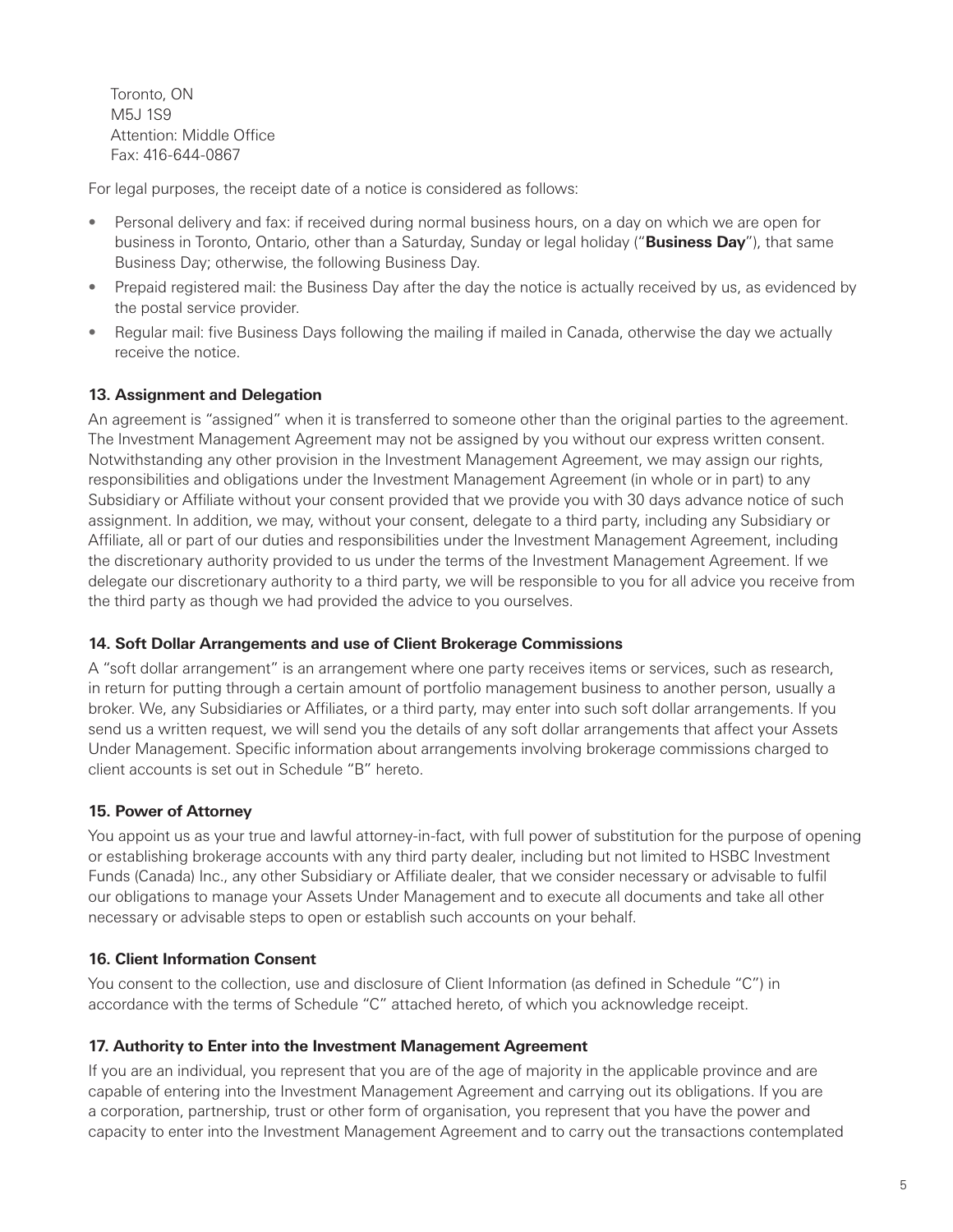in the Investment Management Agreement. You also represent that you have duly authorized the execution and delivery of the Investment Management Agreement by all necessary actions.

#### **18. Termination**

#### **Notice of Termination:**

- 18.1 a. **Termination by you**: You may terminate the Investment Management Agreement by written notice (your "**Termination Notice**") addressed to us in accordance with section 12 of these Terms and Conditions and to the Custodian to the address provided in your Custody Agreement unless otherwise advised in writing by the Custodian, and termination will be effective on our receipt of your Termination Notice, except with respect to transactions entered into prior to such receipt.
	- b. **Termination by us**: We may terminate the Investment Management Agreement by providing you with written notice at least 30 days prior to the date the termination becomes effective. In addition, we may also terminate the Investment Management Agreement at any time without notice (i) if you are in breach or default of any of your representations, warranties, covenants or obligations under the Investment Management Agreement or related to your Account, or (ii) if any of the information you provided to us in your Application, your IPS (as amended from time to time), or any other document related to your Account is incorrect or inaccurate in any way, or (iii) in any other circumstances contemplated by the Investment Management Agreement.

#### **Upon Termination:**

- 18.2 a. **General**: Any termination of the Investment Management Agreement will not affect the liabilities or obligations of the parties under the Investment Management Agreement incurred prior to termination and all provisions relating to liability, limitation of liability and indemnification survive termination of the Investment Management Agreement.
	- b. **Completion of Transactions**: Upon termination, we will not be obligated to recommend or implement any action with regard to your Account, including the liquidation of your Account; however, we reserve the right to complete any transactions initiated as of the effective date of the termination and to retain amounts in the Account sufficient for such purpose.

#### c. **Disposition or Transfer of Securities**:

- (i) **If we terminated**: If we terminated the Investment Management Agreement, on the effective date of the termination we will sell and/or redeem all of the securities in your Account into cash and pay you such cash, unless we, in our absolute discretion, agree to follow any other instructions, including transfer instructions, you may provide regarding the Assets Under Management. We may require up to 30 days following the effective date of the termination to sell and/or redeem all of the securities in your Account into cash and pay you such cash. For transfers or other dispositions of all or part of your Assets Under Management, we may require up to 30 days, and for Accounts with global securities, up to 90 days, following the effective date of termination to complete the transfers or other dispositions.
- (ii) **If you terminated**: If you terminated the Investment Management Agreement, your Termination Notice, or other subsequent instructions in writing, must provide us with express instructions as to the sale and/or redemption, transfer, or other disposition of the Assets Under Management. We may require up to 30 days following the date of our receipt of such express instructions to sell and/ or redeem or otherwise dispose all of the securities in your Account for cash and pay you such cash after payment of all Fees and other amounts incurred in connection with your Account. For transfers or other dispositions of all or part of your Assets Under Management, we may require up to 30 days, and for Accounts with global securities, up to 90 days, following the date of our receipt of such express instructions to complete the transfers or other dispositions. If your Termination Notice does not contain express instructions as to the transfer or other disposition of the Assets Under Management, we may, after 60 or more days following the date of termination, sell, redeem or otherwise dispose of all the securities in your Account for cash and pay you such cash after payment of all Fees and other amounts incurred in connection with your Account.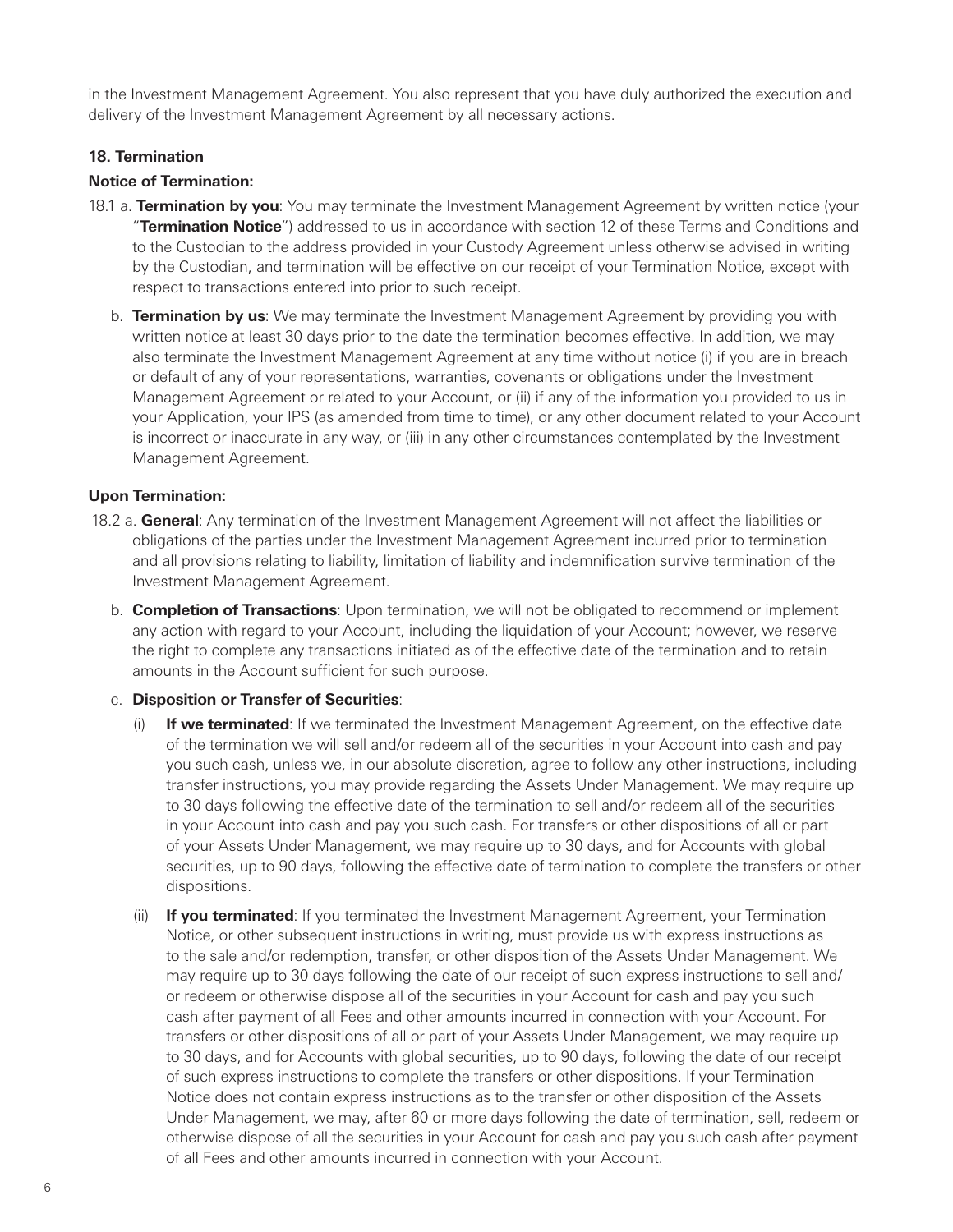#### **19. Joint Accounts**

#### **(Not applicable to corporation, trust or other non-individual entity accounts)**

You understand and agree that we are authorized to rely on any instructions relating to the Account or the Private Investment Counsel service which are given to us by any one of you, separate or together. For example, we may rely on instruction from any of the joint Account holders, without notifying any of the other joint Account holders, to process transactions, including withdrawals or deposits of funds.

Such instructions shall be valid and binding upon each of you, your respective heirs, executors, administrators, representatives, successors and permitted assigns. The Primary Applicant's information will be the information on record for all communications about the Account(s). Any payment, notice, Account Statements or Records sent to the Primary Applicant will satisfy our obligations to all joint Account holders.

#### **Joint and several liability**

Each person who shares a joint Account under this Investment Management Agreement is jointly and severally (solidarily if in Quebec) responsible for the liabilities and obligations set out in the Investment Management Agreement (for example, if two of you have a joint Account together and fees are owed to us, we may deduct the Account for the whole amount owing). In the event of the death of any of the joint Account holders, the deceased's estate shall not be released from the joint and several liability (solidarily if in Quebec) provided in the Investment Management Agreement.

#### **If you reside outside the Province of Quebec**

The investments in your Account are your joint property with a right of survivorship. This means that, after the death of a joint Account holder residing outside the Province of Quebec, the investments in the Account will automatically become the property of the joint Account holders who are still alive (the "**Survivors**"). The Survivors' rights and obligations under this Investment Management Agreement will remain the same (including the right to continue to deal with the Account.)

#### **If you reside in the Province of Quebec**

After the death of a joint Account holder residing in Quebec, your rights and obligations related to the joint Account are set out in the Federal laws of Canada and the laws of Quebec that apply to the Survivors' rights and obligations. The right of survivorship does not apply to the interest of a Quebec resident into an Account.

# **20. Unclaimed Property**

- 20.1 In some circumstances your Account and the assets held in your Account may be deemed to be unclaimed within the meaning of applicable legislation, or if there is no applicable legislation, under our policies, procedures or practices for unclaimed property. In such cases we may deal with your unclaimed property in accordance with those laws, policies, procedures and practices, which are subject to change. You agree that we may:
	- (a) transfer unclaimed property to appropriate government agencies in the jurisdiction that governs the operation of your Account;
	- (b) use and disclose your Personal Information (as that term is defined in Schedule C Client Information Consent) and Account information to locate and communicate with you about unclaimed property, and generally to comply with applicable laws, our policies, procedures and practices for unclaimed property; and
	- (c) disclose your Personal Information and Account information to third parties or government authorities for inclusion in publically searchable databases of unclaimed property or to locate you.
- 20.2 Unless expressly prohibited by applicable law, once we deem assets held in your Account to be unclaimed property, we may, in our discretion, convert any assets held in your Account into Canadian cash, including assets held in a foreign currency, and hold the proceeds or invest them in a pooled account established for abandoned or unclaimed property. Except as expressly required by applicable law, we shall have no obligation to keep your unclaimed property in any particular form or to invest it for a continuing return.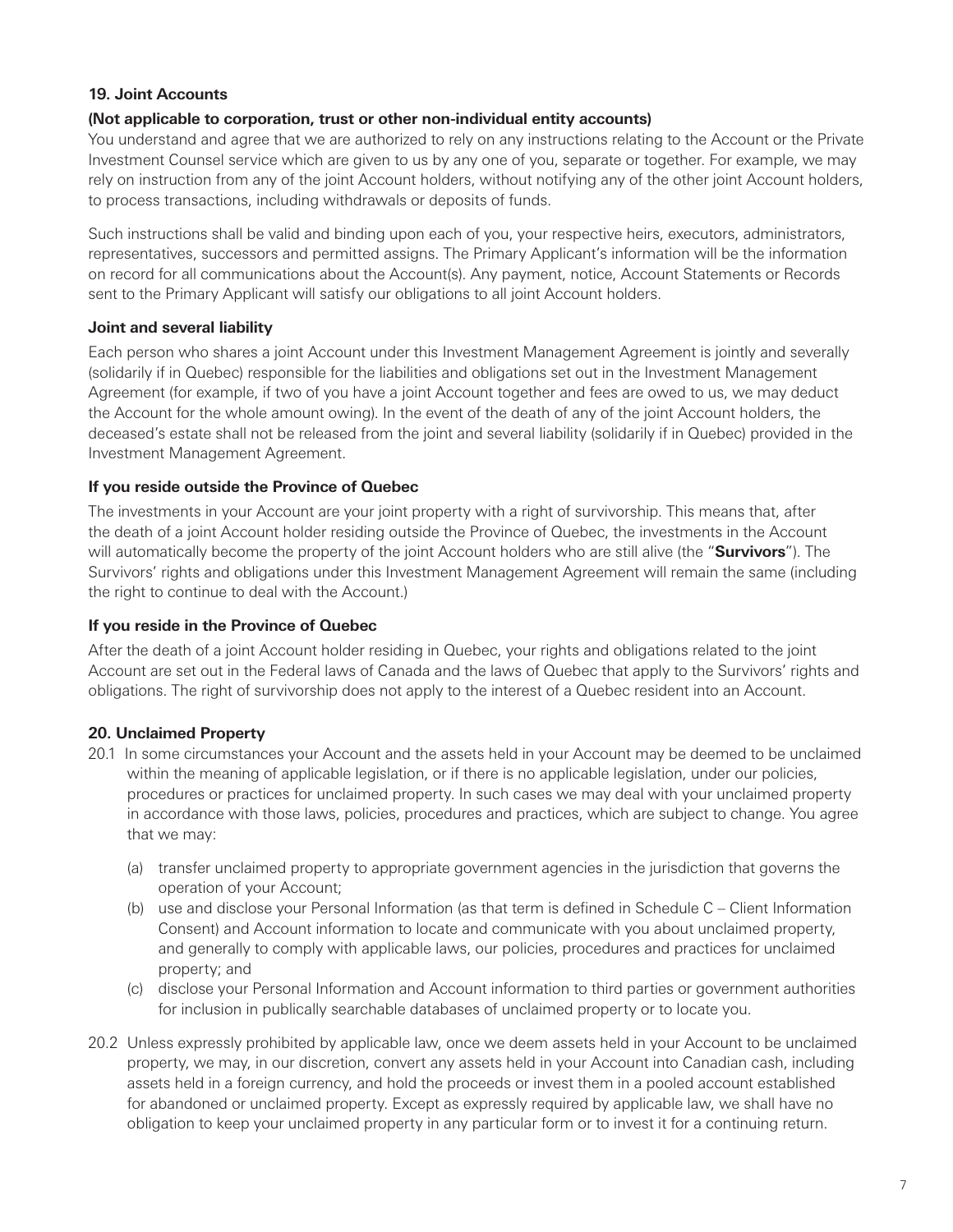- 20.3 Unless otherwise required by applicable law, we will only treat your property as abandoned or unclaimed where we reasonably believe it has become unclaimed or abandoned, including but not limited to where we send you communications that are returned undeliverable, we seek your instructions or ask you to take certain steps by a specified date and you do not do so, or we send a payment to you and it is not claimed or deposited.
- 20.4 You agree to pay any costs and fees we incur in dealing with your abandoned or unclaimed property, up to the maximum amount permitted by applicable law, if any.
- 20.5 If you wish to reclaim any unclaimed property and we still have it, we may impose certain requirements on you that need to be met to our satisfaction before we release the abandoned or unclaimed property to you (or your heirs, estate, successor) or any other person claiming to have ownership of the unclaimed property. These requirements may include, but are not limited to, providing documents that show you own the property, proving your identity and indemnifying us from responsibility when we release the property to you.

#### **21. Policy on Death or Incapacity**

#### **(Not applicable to corporation, trust or other non-individual entity accounts)**

Subject to the provisions in the Investment Management Agreement governing joint accounts, you acknowledge and agree that upon our receipt of notice of your death or mental incapacity (in a form acceptable to us), we will no longer actively manage your Assets Under Management other than by making investment decisions that we believe will preserve your Assets Under Management as of the date of your death or mental incapacity and we will not accept instructions from any person who claims to be your legal representative until we are provided with letters of administration, letters of probate, notarial will or any other documentation and assurances we may deem necessary to follow their instructions.

#### **22. Withdrawals**

You must give us at least 10 Business Days' written notice if you want to withdraw any of your Assets Under Management from the Account, except if the withdrawal is related to your termination in accordance with section 18 of these Terms and Conditions.

#### **23. Indemnity**

You agree to indemnify, and hold harmless us, any Subsidiary or Affiliate and our or their respective directors, officers, employees, agents, personnel, service providers, representatives, successors, assigns, licensees, licensors and related persons from and against any and all Losses (including without limitation legal fees on substantial indemnity basis and disbursements) incurred, sustained or suffered by any of them, arising from, connected with or relating to the Investment Management Agreement, your Account, your breach of the Investment Management Agreement, or any wrongful conduct by you or any person for whom you are responsible under the Investment Management Agreement or at law, other than Losses solely caused by our gross negligence, intentional misconduct. You will assist and co-operate as fully as reasonably required by us in the defence of any claim, demand, suit or complaint. This indemnity is in addition to any other indemnity you have provided to us. This indemnity will survive termination of the Investment Management Agreement.

#### **24. Amendment**

We may amend the Investment Management Agreement by providing you with written notice of the changes at least 30 days before the changes become effective. In addition, we may amend the Investment Management Agreement without giving you prior written notice if such amendment is required by applicable law or regulation.

#### **25. Term**

The Investment Management Agreement will be in effect from the Effective Date until terminated in accordance with section 18 of these Terms and Conditions.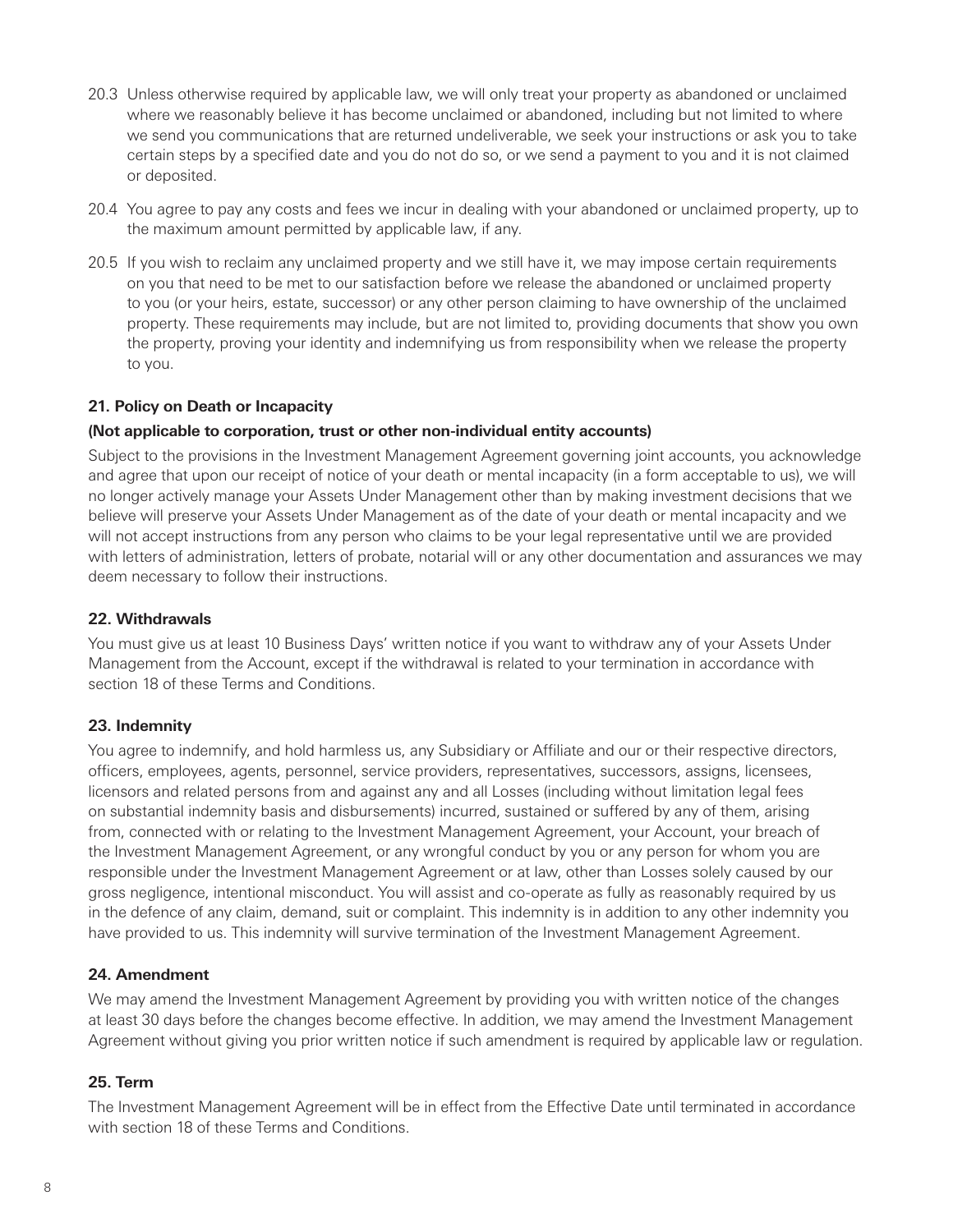### **26. Conflicts of Interest**

In the course of providing services to you, there will be situations where a conflict will arise between our interests and yours. We believe it is important that you are fully informed regarding these conflicts. Canadian securities law also require us to take reasonable steps to identify and respond to existing and potential material conflicts of interest and, in certain circumstances, provide you with certain information regarding these conflicts and obtain your prior consent before we engage in certain types of transactions. Information regarding certain conflicts of interest that may arise in connection with the services we provide you is contained in the Conflicts of Interest Disclosure attached to these Terms and Conditions as Schedule "D", of which you acknowledge receipt.

#### **27. Risk of Borrowing**

To the extent that the assets you provide to us to be managed by us have been borrowed by you, you acknowledge that the use of borrowed money to finance the purchase of securities involves greater risk than a purchase using cash only because your responsibility to repay the loan as required by the terms remains the same even if the value of the securities purchased declines. Additional disclosure regarding the risks of borrowing money to buy securities is set out in Schedule "E" to these Terms and Conditions, of which you acknowledge receipt.

#### **28. Additional Information About Your Relationship with HSBC Private Investment Counsel (Canada) Inc.**

In establishing our relationship with you, we want you to be fully informed about matters that are important to your relationship with us. Canadian securities laws also require us to provide you with certain information about our relationship. The information in Schedule "F" to these Terms and Conditions contains additional information regarding your relationship with us and supplements the information set out elsewhere in the Investment Management Agreement. This information is important and we encourage you to review it carefully.

#### **29. Choice of Language**

Both you and we have requested that this contract and all future notices, communications and statements related to the Investment Management Agreement be written in English. Les parties reconnaissent et confirment avoir expressément demandé que ce contrat et tous avis, communications et états de compte s'y rapportant solient rédigés en anglais.

#### **30. Compliance with Laws**

You acknowledge that we and any Subsidiary or Affiliate who assists us in providing the Private Investment Counsel service to you must comply with the laws of the countries in which we or they are located. These include laws related to the prevention of money laundering, terrorist financing and dealings with persons or entities who are subject to sanctions. You agree that we and any Subsidiary or Affiliate may take any action which we or they, in our or their sole discretion, think is necessary to comply with the law, including, but not limited to, refusing or reversing any of your instructions and intercepting and investigating any information being sent as part of an instruction. Notwithstanding anything else in the Investment Management Agreement, you agree that neither we nor any Subsidiary or Affiliate will be liable for any direct or indirect losses or other damages of any kind that you suffer because we or any Subsidiary or Affiliate have delayed or failed to act in accordance with your instructions for the reasons above.

#### **31. General terms**

#### **Entire Agreement**

The Investment Management Agreement is the entire agreement between you and us and replaces all earlier agreements and understandings, whether written or oral, between you and us regarding the subject matter of the Investment Management Agreement, except for those modifications agreed upon by the parties in accordance with these Terms and Conditions. If there is an inconsistency or conflict between these Terms and Conditions and the attached schedules, the provisions of these Terms and Conditions will take priority, unless a Schedule expressly states otherwise.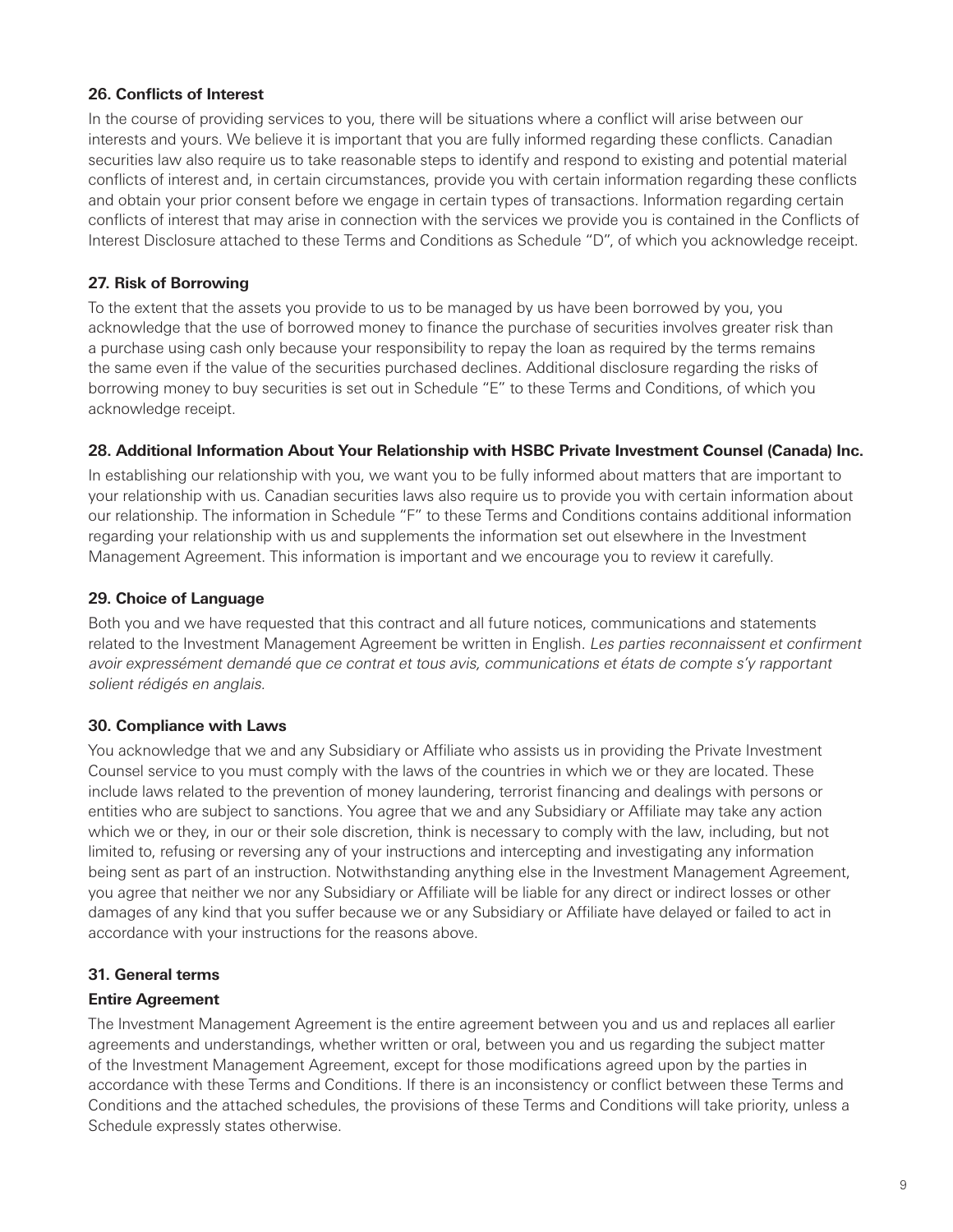#### <span id="page-13-0"></span>**Severability**

If some or all of the terms in the Investment Management Agreement become illegal, invalid, or unenforceable in any way under the law of any jurisdiction, that does not affect the legality, validity, or enforceability of the rest of the Investment Management Agreement in that jurisdiction.

#### **Governing Law**

The Investment Management Agreement and all services and issues relating to the Account are governed exclusively by the laws of the Canadian province in which you reside, according to the most recent contact information on our records, and by applicable Canadian laws. If the Account is held jointly between two or more joint Account holders, the Investment Management Agreement and all services and issues relating to the Account are governed exclusively by the laws of the Canadian province in which the individual listed as the Primary Applicant on the Application resides, according to the most recent contact information on our records. If you or the Primary Applicant, as the case may be, do not reside in Canada, the laws of British Columbia shall apply. The parties to this Agreement hereby irrevocably and unconditionally submit to the exclusive jurisdiction of the courts of that province and all courts competent to hear appeals from those courts.

The Investment Management Agreement is binding upon the parties and their respective heirs, executors, administrators, representatives, successors and permitted assigns.

# **Schedule "A"**

# **Policies for the Fair Allocation of Investment Opportunities among Managed Accounts**

We will not, when placing an order for a security for clients, give unfair advantage to any client. If all accounts cannot be satisfied, our policy is to allocate the security proportionally among the accounts, subject to factors such as the client's investment policies and guidelines, and efficient trading unit considerations. For example, if a minimum number of the security is necessary to justify its place in the client's account and that minimum is not achieved, no security will be allocated to the client.

# **Schedule "B"**

# **Use of Client Brokerage Commissions**

**Purpose** – In its role as the sub-advisor for your Account(s), HSBC Global Asset Management (Canada) Limited ("**AMCA**") may, from time to time and in accordance with applicable laws and regulations, direct brokerage transactions to brokers. In return for the commissions paid to the brokers (which are included in the total price you pay for the securities purchased for your Account) AMCA may receive goods or services in addition to the flat execution of trades.

Under securities laws relating to commissions on brokerage transactions, AMCA must not direct any brokerage transactions commissions to a dealer in return for the provision of goods or services by the dealer or a third party other than (1) order execution goods and services (including the flat execution of a trade); and (2) research goods and services ("**Permitted Goods and Services**"). Any Permitted Goods and Services that AMCA receives are used to assist with investment or trading decisions on behalf of clients. AMCA has to ensure that a good faith determination is made that clients receive reasonable benefit considering both the use of the goods or services and the amount of client brokerage commissions paid.

To carry out and monitor AMCA's use of client brokerage commissions, the following provides information on internal policies, controls, monitoring and record-keeping procedures regarding AMCA's use of client brokerage commissions.

**Broker Selection and Commission Arrangements** - When arranging for the execution of trades, AMCA has a fundamental obligation to deal fairly, honestly and in good faith with our clients.

In selecting brokers in order to effect transactions for our clients, AMCA is required to make reasonable efforts to achieve best execution under the circumstances prevailing at the time of the transaction.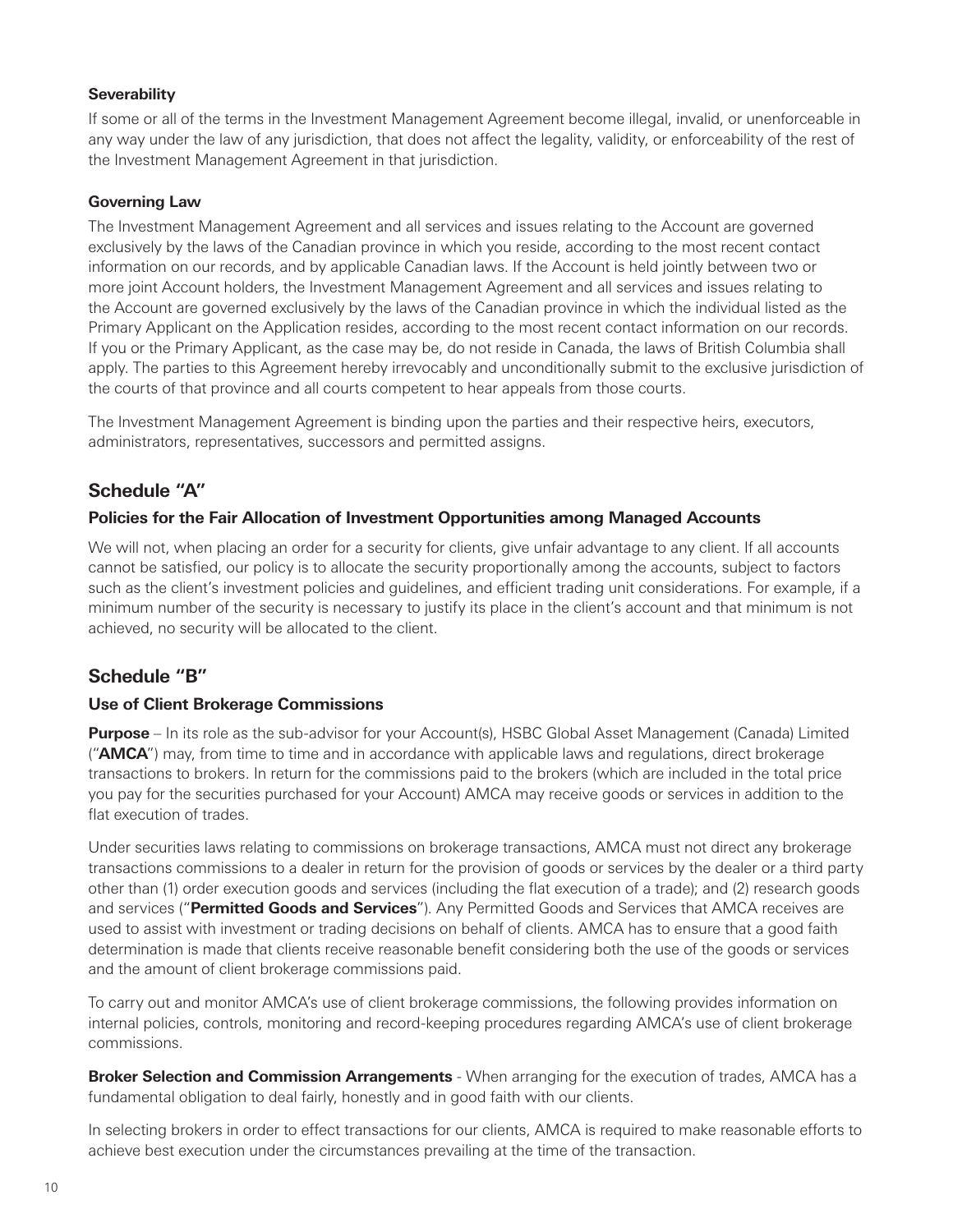AMCA's Portfolio Investment Management Team determines annually and reviews quarterly the budget percentages for commissions to be generated during the year. A brokerage allocation budget is established, which identifies the approved brokers with whom AMCA expects to conduct business during the year, the commission ranges for trades as well as commission percentage targets based on a qualitative and quantitative evaluation.

In selecting the appropriate broker, AMCA considers, among other factors: price, brokers' execution capabilities, the speed of execution, the nature of the security being traded, the size and type of the transaction, the nature and character of the markets for the security to be purchased or sold, the desired timing of the trade, the quality of the research and investment ideas provided by brokers, clearance and settlement capabilities as well as the reputation and perceived soundness of the broker selected. Any Permitted Goods and Services that AMCA may receive does factor into the broker selection process as such goods and/or services aid us in selecting and making client trades. If a broker is affiliated with AMCA, the same factors are used in their selection. The fact that they are affiliated with AMCA does not factor into the selection process.

**Description of Permitted Goods and Services** - AMCA may receive a wide range of Permitted Goods and Services from brokers and dealers in connection with the execution of brokerage transactions on behalf of our clients. These Permitted Goods and Services may include: general economic, industry or issuer reports or investment recommendations; subscriptions to specialized financial publications or research data compilations; compilations of securities prices, earnings, dividends and similar data; computerized databases; services of economic reports or other consultants; post-trade matching; electronic communication of allocation instructions, and other messages related to the trade among broker-dealers, custodians and institutions; or settlement instruction routing, algorithmic trading software, clearing and settlement services. Research goods and services may be received in the form of written reports, computer-generated reports or databases, telephone contacts and in-person meetings with security analysts. Research goods or services may also be generated by third parties who are not broker-dealers, provided that the goods or services are provided by or through brokerdealers that participate in effecting the transactions.

**Governing Framework** – AMCA and we recognize and comply with the following principles:

- Brokerage commissions are the property of our clients only to be used by AMCA for the benefit of our clients
- No brokerage arrangement involving the receipt of Permitted Goods and Services may be entered into by AMCA without the prior approval of AMCA's Risk Management Meeting
- AMCA's Local Management Committee has the responsibility to determine whether a proposed new good or service to be received by AMCA in exchange for the payment of a commission falls within the goods and services permitted by securities law related to the use of client brokerage commissions
- On a quarterly basis, AMCA's Local Management Committee receives an extensive report examined by a delegated group of Management staff, including staff from the Investment, Compliance and Risk Teams, on the commissions paid to date, the broker commission targets and a comparison of the different Permitted Goods and Services received from all brokers to ensure that clients are getting value out of them
- On a quarterly basis, AMCA's Local Management Committee, based on recommendations from the delegated group of Management staff; makes a good faith determination that clients whose brokerage commissions may have been directed to a dealer in exchange for Permitted Goods and Services, receive, in general and over time, fair and reasonable benefits considering the use of Permitted Goods or Services
- On at least a quarterly basis, a review and evaluation of the performance execution of brokers executing trades involving client brokerage commissions is conducted
- When mixed use goods and services are obtained through brokerage commissions, AMCA's Local Management Committee confirms, initially and upon subsequent periodic reviews, a reasonable allocation of those commissions paid according to the use of the goods and services
- Providing evidence of AMCA's Local Management Committee oversight of the use of client brokerage commissions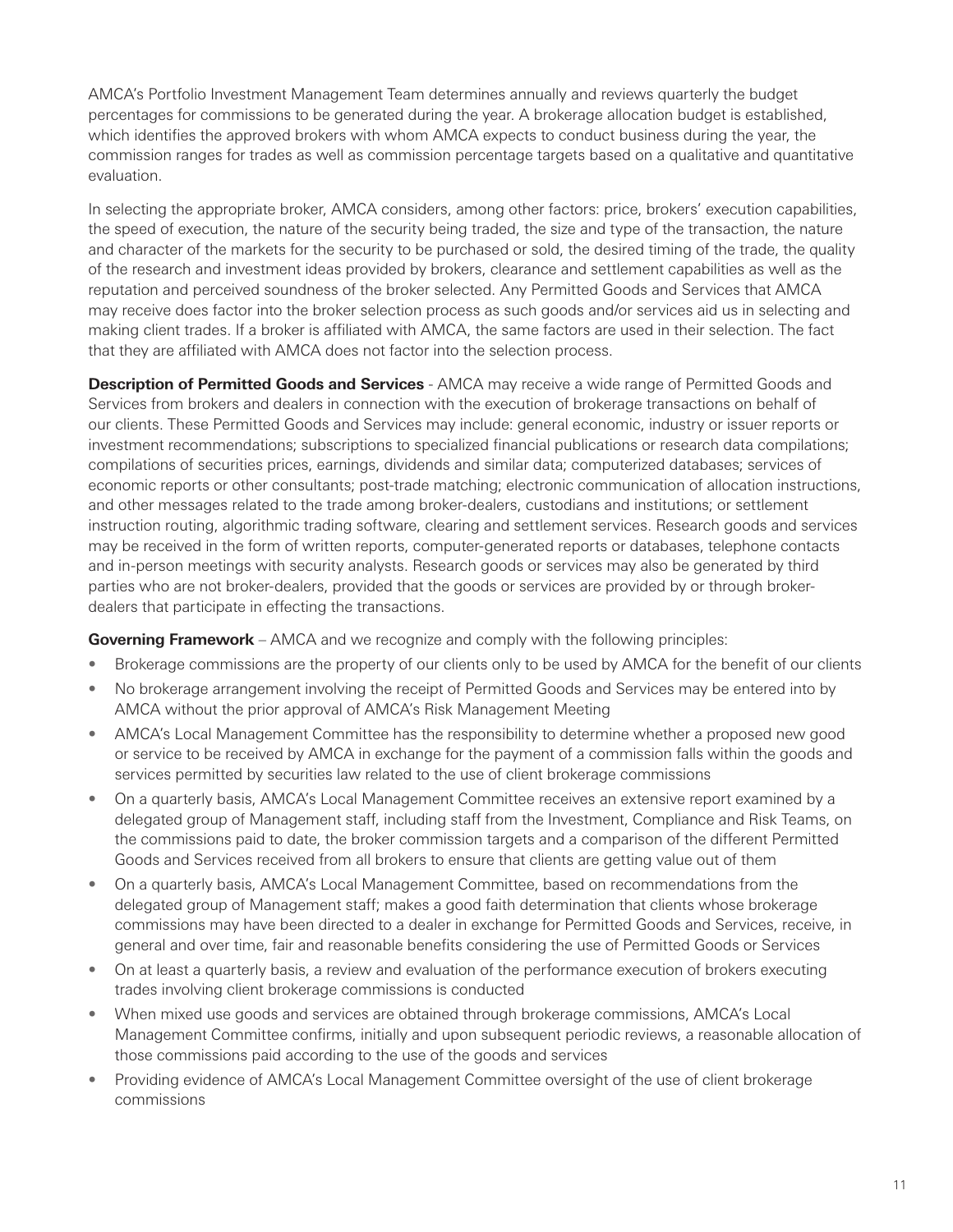# <span id="page-15-0"></span>**Schedule "C"**

# **Client Information Consent**

# **Definitions**

Capitalised terms in this Schedule mean:

**"Authorities"** include judicial, administrative, public, or regulatory bodies, as well as governments, Tax Authorities, securities or futures exchanges, courts, and central banks or law enforcement bodies with jurisdiction over any part of the HSBC Group. They also include agents of any of these bodies.

**"Compliance Obligations"** means the HSBC Group's obligations to comply with:

- a. Laws or international guidance
- b. internal policies or procedures
- c. demands from Authorities
- d. Laws requiring us to verify our customers' identities

**"Connected Person"** means a person or entity (other than you) whose information (including Personal Information or Tax Information) we have in connection with providing you services. A Connected Person may include a guarantor, a director, or officer of a company; partners or members of a partnership; a "substantial owner," "controlling person," or beneficial owner; trustee, settler or protector of a trust; account holder of a designated account; a payee of a designated payment; or other persons or entities with whom you have a relationship relevant to your relationship with the HSBC Group. A Connected Person also includes your representative, agent, or nominee.

**"Controlling Person"** means an individual who exercises control over an entity. For a trust, this is the settlor, the trustees, the protector, the beneficiaries or class of beneficiaries, and anybody else who exercises ultimate effective control over the trust. For entities other than a trust, these are persons in similar positions of control.

**"Client Information"** means your Personal Information, confidential information, and Tax Information or that of a Connected Person.

**"Financial Crime"** means money laundering, terrorist financing, bribery, corruption, tax evasion, fraud, and evasion of economic or trade sanctions. It also includes acts or attempts to circumvent or violate Laws relating to these matters.

**"HSBC Group"** means HSBC Holdings plc, its affiliates, subsidiaries, associated entities, and their branches and offices (together or individually). **"Member of the HSBC Group"** has the same meaning.

**"Laws"** include local or foreign laws, regulations, judgments or court orders, voluntary codes, sanctions regimes, agreements between any Member of the HSBC Group and an Authority, or agreements or treaties between Authorities that apply to HSBC or a Member of the HSBC Group.

**"Personal Information"** means information about an identifiable individual (including relevant information about you, your transactions, your use of our products and services, and your relationships with the HSBC Group).

**"Services"** includes (a) evaluating your application for and assessing our willingness to provide you with products and services and opening, maintaining and closing your Accounts and (b) maintaining our relationship with you.

**"Substantial owners"** means individuals entitled to more than 10% of profits from an entity or with a direct or indirect interest of more than 10% in an entity.

**"Tax Authorities"** means domestic or foreign tax, revenue, or monetary authorities (for example, the Canada Revenue Agency).

**"Tax Certification Forms"** means forms or documentation a Tax Authority or HSBC Group may issue or require to confirm your tax status or the tax status of a Connected Person.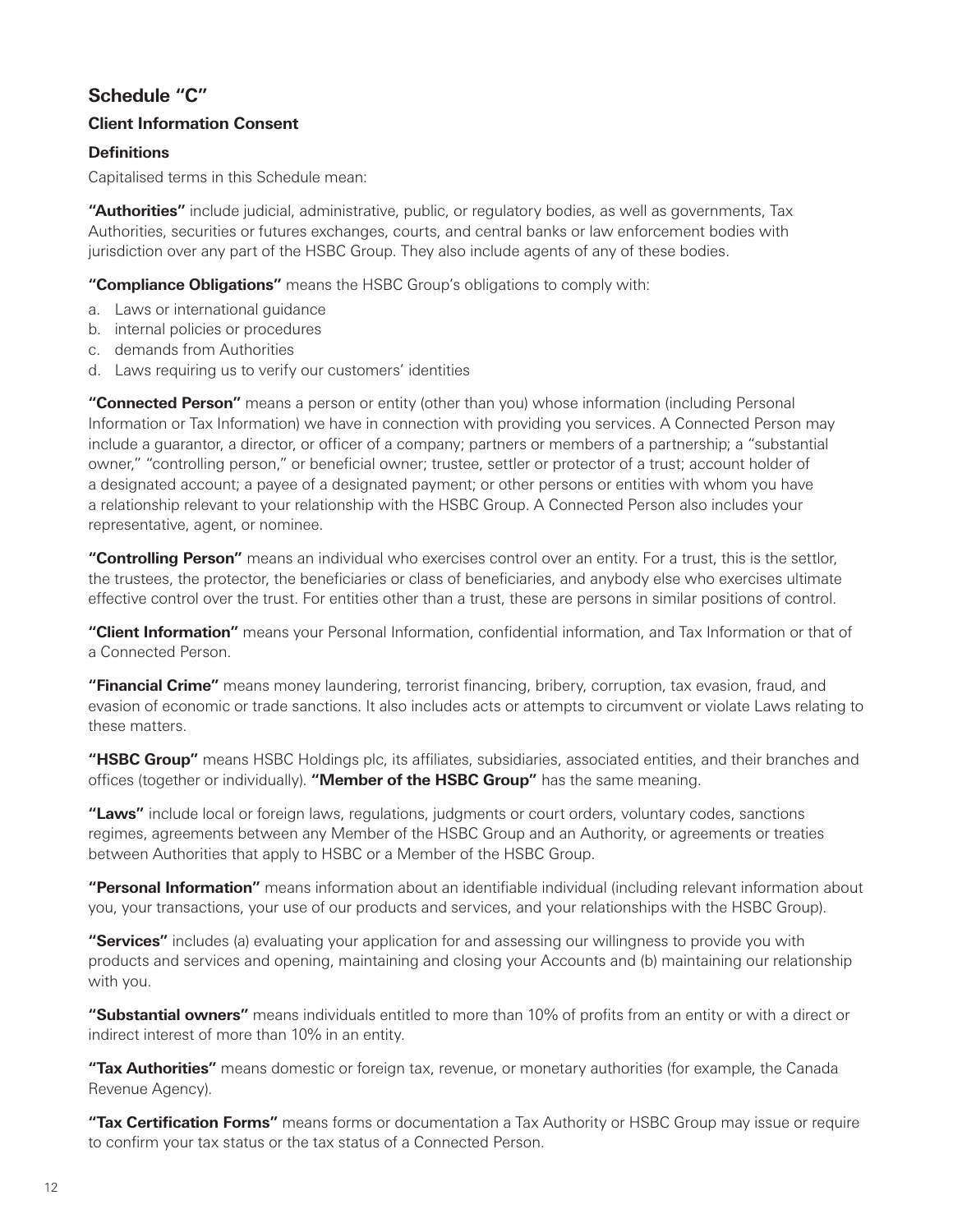**"Tax Information"** means information about your tax status and the tax status of any owner, Controlling Person, Substantial Owner or beneficial owner and includes Tax Certification Forms.

**"Us"** and **"we"** means HSBC Private Investment Counsel (Canada) Inc. and HSBC Global Asset Management (Canada) Limited. Reference to the singular includes the plural (and vice versa).

# **1. Collecting, using, processing, transferring and disclosing Client Information**

Clauses 1–4 explain how we collect, use, process, transfer and disclose your information and that of Connected Persons. By using the Services, you agree that we and members of the HSBC Group can collect, use, process, transfer and disclose Client Information according to these clauses.

# **1.1 Collecting**

We and other members of the HSBC Group may collect, use, process, transfer and disclose Client Information. We or someone on behalf of the HSBC Group may request Client Information, and we may collect it:

- from you
- from a person acting on your behalf
- from other sources (including from publicly available information)

This information may be generated or combined with other information available to us or other members of the HSBC Group.

# **1.2 Purposes for Collecting, Using, Processing, Transferring and Disclosing**

We or other members of HSBC Group will collect, use, process, transfer, and disclose Client Information for the following Purposes:

- a. providing you with Services and to approve, manage, administer, or effect transactions you request or authorise
- b. meeting Compliance Obligations
- c. conducting Financial Crime Risk Management Activity
- d. collecting amounts due from you
- e. conducting credit checks and obtaining or giving credit references, if applicable
- f. enforcing or defending our rights or those of a Member of the HSBC Group
- g. for our internal operations or those of the HSBC Group (including credit an risk management, system or product development and market research, insurance, audit, administration, security, statistical, and processing, transfer and storage of records)
- h. maintaining our relationship with you including with your optional consent, marketing or promotion)
- i. honouring your privacy choices (the **"Purposes"**)

# **1.3 Sharing**

By using the Services, you agree we may transfer and disclose Client Information to the recipients below and they may also collect, use, process, transfer, and disclose Client Information, as necessary and appropriate for the Purposes:

- a. members of the HSBC Group
- b. sub-contractors, agents, service providers, or associates of the HSBC Group (including their employees, directors, and officers)
- c. authorities
- d. someone acting on your behalf, payment recipients, beneficiaries, account nominees, intermediaries, correspondent and agent banks, clearing houses, clearing or settlement systems, market counterparties, upstream withholding agents, swap or trade repositories, stock exchanges, or companies in which you have an interest in securities, as long as we hold these securities for you
- e. parties to a transaction acquiring interest in, or assuming risk in, or in connection with, the Services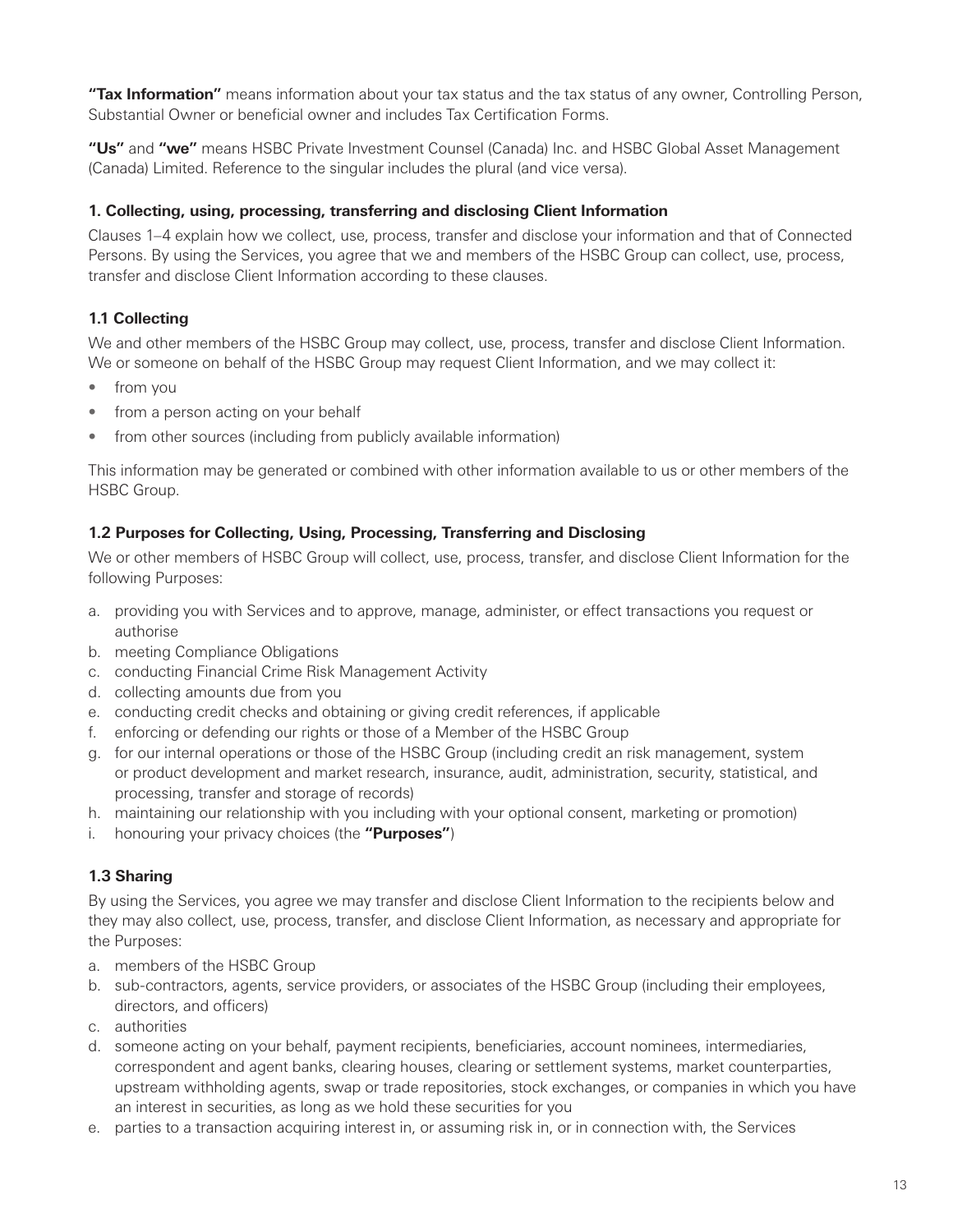- f. financial institutions, credit agencies, or credit bureaus to obtain or give credit reports and/or credit references
- g. third party fund managers who provide you with asset management services
- h. a broker we introduce or refer you to
- i. insurers, where permitted by law
- j. Canadian government registries and Canadian financial industry databases (which may share information with others)

wherever they are located, including in jurisdictions with less strict data protection laws than those in the jurisdiction where we supply you the Services.

# **1.4 Your obligations**

You agree to inform us promptly and in any event, within 30 days in writing if Client Information you gave to us or a Member of the HSBC Group changes. You also agree to respond promptly to our or HSBC Group's requests to you.

**1.5** Before you give us information (including Personal Information or Tax Information) about a Connected Person, you must:

- tell the Connected Person that you are giving us (or a Member of HSBC Group) their information
- ensure the Connected Person agrees that we (or a Member of HSBC Group) can collect, use, process, disclose, and transfer their information as set out in these Terms
- tell the Connected Person that they may have rights to access and correct their Personal Information. You must ensure this has all been done, even if someone else gives us the Connected Person's information on your behalf.

**1.6** If any of these things occur:

- you fail to promptly give Client Information we reasonably request
- you withhold or withdraw consent we need to collect, use, process, transfer, or disclose Client Information for the Purposes (except for marketing and promoting)
- the HSBC Group has suspicions about Financial Crime or an associated risk

we may take any of these actions:

- a. be unable to provide Services, including new Services, to you and we reserve the right to terminate our relationship with you
- b. take actions to meet Compliance Obligations
- c. block, transfer, or close your Accounts where local Laws permit it.

In addition, if you fail to promptly give your, or a Connected Person's, Tax Information to us when we ask for it, we may make decisions about your tax status, including whether you are reportable to a Tax Authority. This may require that we withhold and pay amounts legally required by a Tax Authority.

# **2. Data protection**

**2.1** In accordance with data protection legislation, all members of the HSBC Group, their staff, and third parties to whom information is transferred by us, whether located in Canada or another country, will be required to protect Client Information by a strict code of secrecy and security. Where Client Information is transferred to another country, you understand that it may be accessed by Authorities in that country in accordance with applicable Laws.

#### **3. Financial Crime Risk Management Activity**

**3.1** We, and members of the HSBC Group, are required to meet Compliance Obligations relating to detecting, investigating and preventing Financial Crime ("**Financial Crime Risk Management Activity**"). We and members of the HSBC Group may take action to meet these Compliance Obligations, including: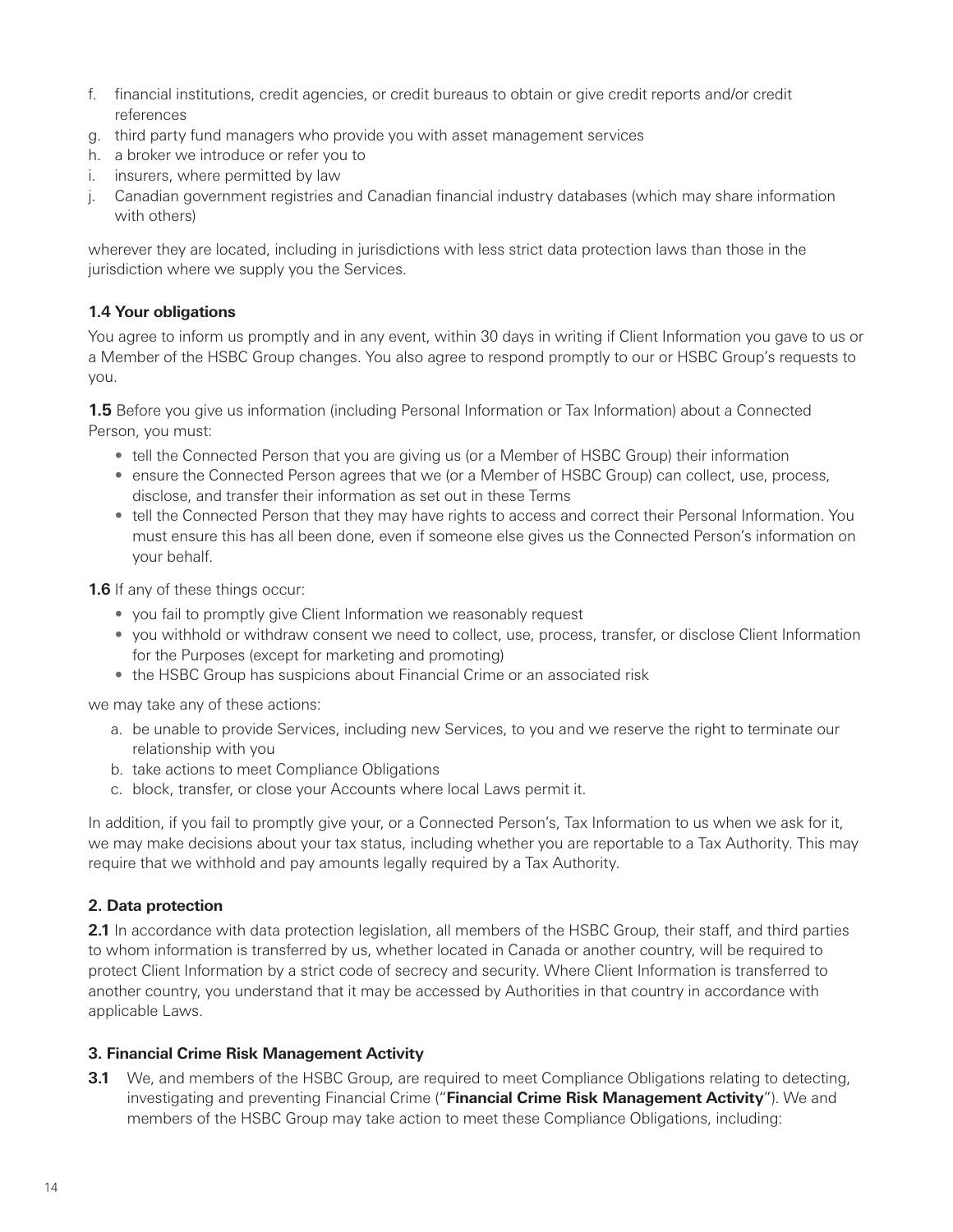- a. screening, intercepting, and investigating instructions, communications, drawdown requests, applications for Services, or payments sent to, by you, or on your behalf
- b. investigating who sent, received, or was intended to receive funds
- c. combining Client Information with related information that HSBC Group has
- d. making enquiries about a person or entity's status or identity, including whether they are subject to sanctions .
- e. any combination of a to d

**3.2** In rare cases, our Financial Crime Risk Management Activity may lead us to delay, block, or refuse to:

- make (or clear) a payment
- process your instructions or application for Services
- provide all or part of the Services

As far as the law permits, neither we nor any other Member of HSBC Group will be liable to you or a third party for your or their loss (however it arose) caused or partially caused by our Financial Crime Risk Management Activity.

# **4. Tax compliance**

You are solely responsible for understanding and complying with your tax obligations related to using your accounts and our Services in any jurisdiction. This includes paying taxes, filing tax returns, and filing other documents related to paying taxes.

Each Connected Person acting as a Connected Person (not in their own capacity) also acknowledges this themselves.

Please note: Certain countries may have tax legislation with extra-territorial effect regardless of your or Connected Person's place of domicile, residence, citizenship, or incorporation.

Neither we nor any Member of the HSBC Group:

- provide tax advice
- have responsibility for your tax obligations in any jurisdiction, even if they relate to opening and using accounts and Services we or Members of the HSBC Group provide

We advise you to seek independent legal and tax advice.

#### **5. Miscellaneous**

- **5.1** If there is a conflict or inconsistency between the terms in this Schedule and the terms in other services, products, business relationships, accounts, or agreements between you and us, these terms prevail. If you gave us consents, authorisations, or waivers or permissions we asked for related to Client Information, they continue to apply in full force and effect, as relevant local Laws allow.
- **5.2** If some or all of these Terms in this Schedule become illegal, invalid, or unenforceable in any way under the law of any jurisdiction, that does not affect the legality, validity, or enforceability of the rest of these Terms in that jurisdiction.

#### **5.3 Survival on termination**

The terms in this Schedule continue to apply even if:

- the Investment Management Agreement is terminated
- we or a Member of the HSBC Group stop providing Services to you
- an account is closed

#### **6. Optional Consent for Personal Clients**

We may also: (a) collect and use your Personal Information and, where permitted by law, share it within the HSBC Group, to identify and inform you of products and services provided by the HSBC Group that may be of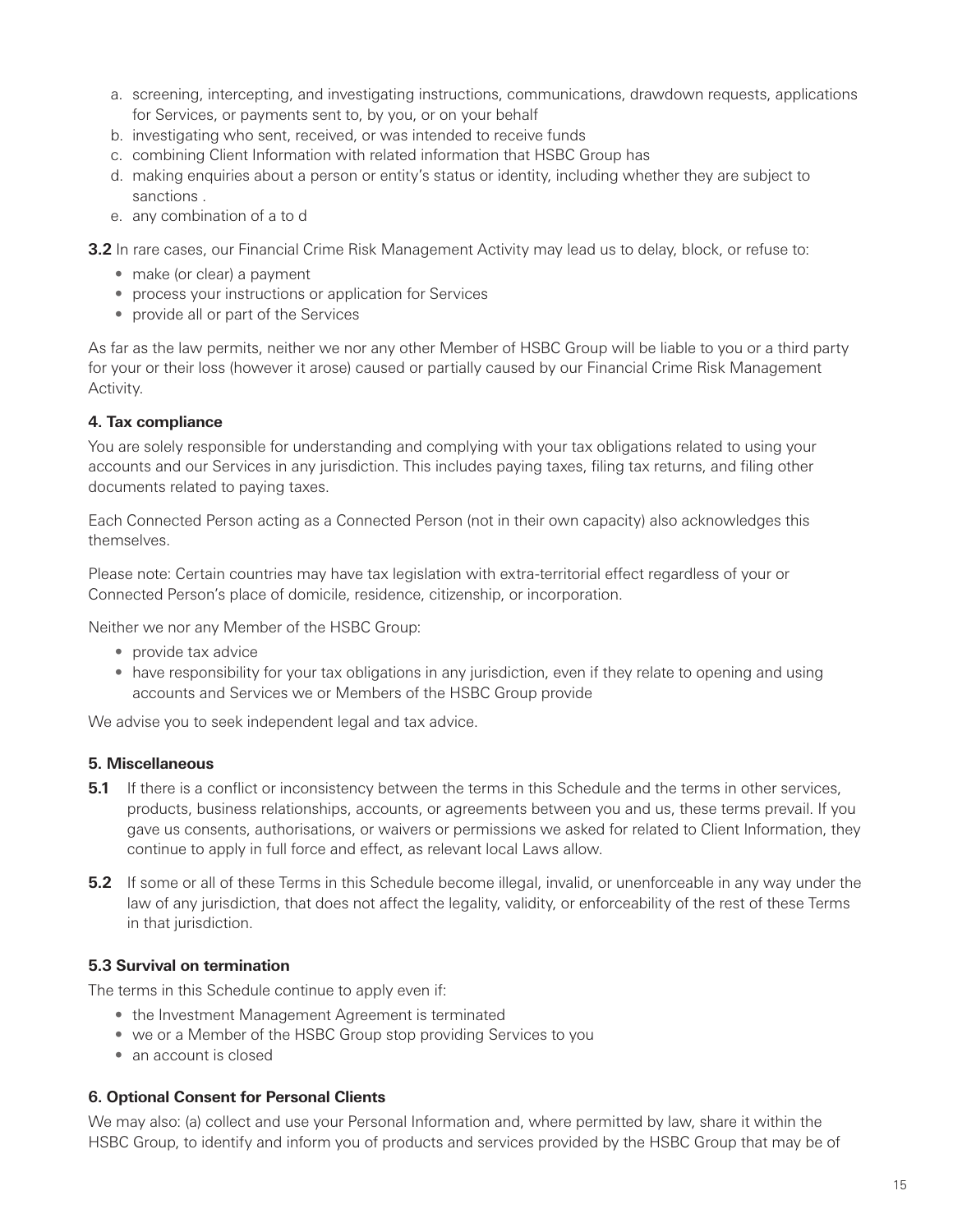<span id="page-19-0"></span>interest to you; and (b) collect and use your Personal Information to promote the products and services of select third parties that may be of interest to you. You may at any time refuse or withdraw your consent to (a) or (b) by: contacting us at 1-888-310-HSBC (4722); or visiting a branch in Canada. You understand that if you do refuse or withdraw your consent to (a) or (b) it will not affect your eligibility for credit or other products or services.

# **7. Consent to Use of Social Insurance Number (SIN) including Optional Consent**

The Canadian government requires that we ask you for your SIN when it is necessary for tax reporting purposes. You understand that if you provide us with your SIN, we and the HSBC Group will collect, use and share your SIN for tax reporting purposes where applicable. We may also collect, use and share your SIN for the additional purposes of conducting Financial Crime Risk Management, for collections and for internal audit, security, statistical, and record keeping purposes. You may at any time refuse or withdraw your consent to the use of your SIN for these additional purposes by contacting us at 1-888-310-4722 or by visiting a branch in Canada. This will not affect your eligibility for credit or other products or services.

#### **8. Recordings**

You consent to us making an audio recording of any telephone conversation you have with us, or a record of any electronic communication with us, to preserve the context of all instructions or other information you provide to us and for us to use these recordings for the following purposes:

- so that we have a record of instructions and information provided;
- so that we can meet the Services sought by you; and
- so that we can monitor service levels.

# **Schedule "D"**

#### **Disclosure Regarding Conflicts of Interest**

In the course of providing services to you, there will be situations where a conflict will arise between our interests and yours. We believe it is important that you are fully informed regarding these conflicts. Canadian securities laws also require us to take reasonable steps to identify and respond to existing and potential material conflicts of interest and, in certain circumstances, provide you with certain information regarding these conflicts and obtain your prior consent before we engage in certain types of transactions.

This Schedule sets out important information regarding these conflicts of interest and supplements disclosure in other documents provided to you.

#### **1. General**

In this Schedule, we have identified certain conflicts of interest that arise or may arise in the ordinary course of our business. Some of these conflicts are inherent in the business model that we use. We seek to avoid or minimize conflicts where reasonably possible. However, some conflicts cannot be avoided and, although others could be avoided, we have chosen to manage them. We have policies and procedures in place to manage the conflicts of interest that we believe are sufficient to protect the interests of our clients and fulfill our obligations to our clients.

Generally speaking, we deal with and manage conflicts as follows:

- We avoid conflicts which are prohibited by law as well as conflicts that we cannot effectively control.
- **We control** or manage acceptable conflicts by physically separating different business functions and restricting the internal exchange of information.
- **We disclose** information about any other potential material conflicts to you so that you can assess independently if these conflicts are significant to you.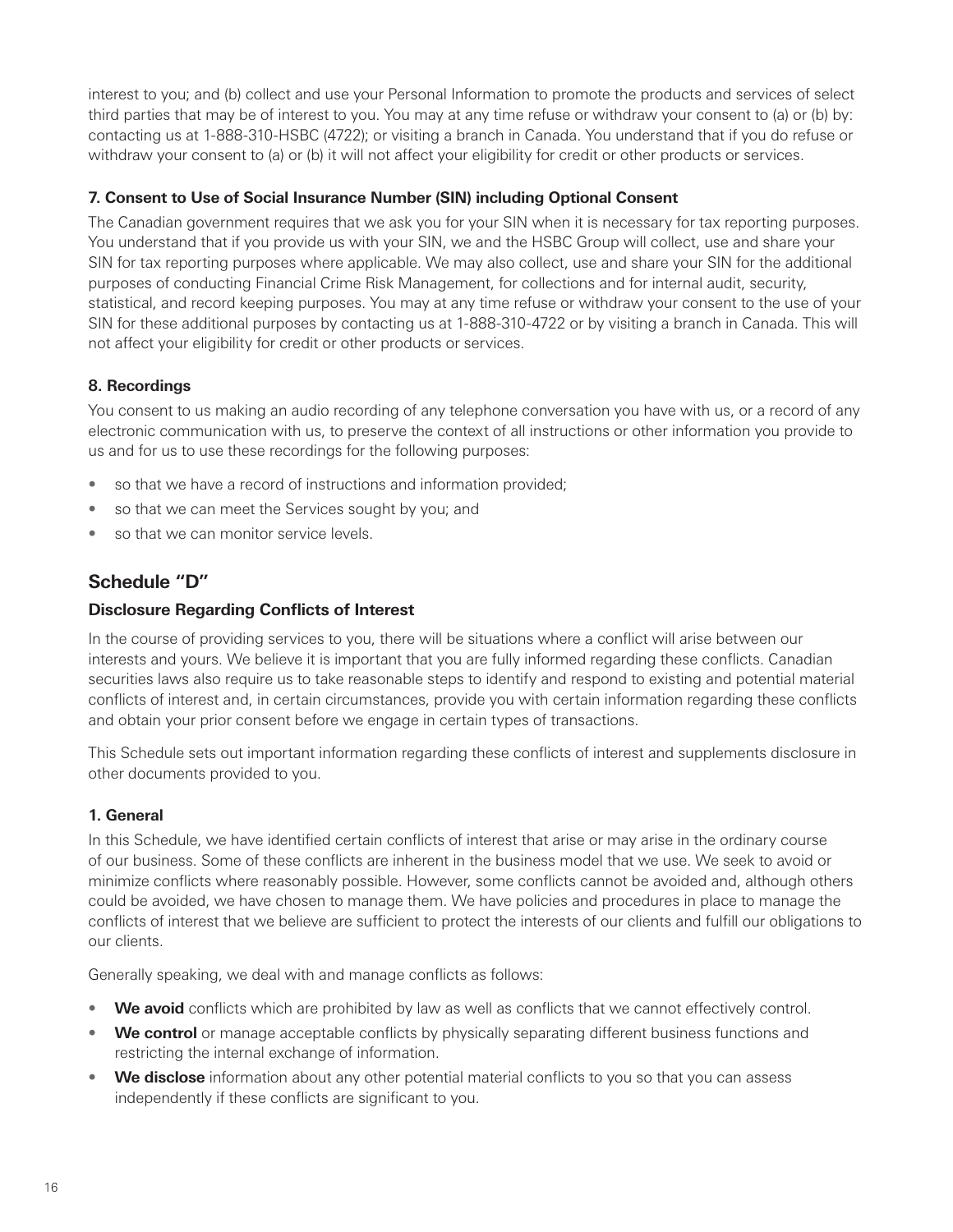### **2. Conflicts of Interest**

The following is a description of certain conflicts of interest that may arise in connection with the services we provide to you.

#### **Relationship with HSBC Bank Canada**

HSBC Private Investment Counsel (Canada) Inc. is a wholly-owned subsidiary of, but separate legal entity from HSBC Bank Canada. Certain directors and officers of HSBC Private Investment Counsel (Canada) Inc. are also directors or officers of HSBC Bank Canada. Unless otherwise specifically notified to the contrary, securities purchased through HSBC Private Investment Counsel (Canada) Inc. are not guaranteed by the Canada Deposit Insurance Corporation or any other government insurer or by HSBC Bank Canada.

#### **Transactions or arrangements with certain related parties**

We are a member of a group of related companies known as the HSBC Group. In the course of providing services to you, we may from time to time advise you, or exercise discretion on your behalf with respect to the purchase or sale of securities from or to, or issued by, other members of the HSBC Group or other persons or companies which are related or connected to us. In addition, we may also enter into transactions or arrangements with other or involving, and perform services for or accept services from, members of the HSBC Group or other persons or companies which are related or connected to us. These transactions and arrangements are described in further detail below. These transactions and arrangements will give rise to conflicts of interest, and we have adopted policies and procedures to identify and respond to these conflicts. We will only enter into these transactions or arrangements where they are permitted under applicable securities laws and where we believe they are in your best interests in the applicable circumstances.

The following is a list of the types of these transactions and arrangements and our relationship to the parties involved:

- The purchase or sale of securities issued or guaranteed by HSBC Holdings plc, HSBC Bank plc, Hang Seng Bank Limited, HSBC Bank Canada, HSBC Canada Asset Trust, HSBC Financial Corporation Limited and other members of the HSBC Group whose securities are traded on recognized stock exchanges or other public markets. These entities are related to us because they are members of the HSBC Group. For example, these transactions may include the purchase or sale of ordinary shares of HSBC Holdings plc, preferred shares of HSBC Bank Canada or other securities of these or other related entities that are traded on a stock exchange or other public market, and also the purchase and sale of principal protected notes or certain debt securities issued by HSBC Bank Canada or other securities of these or other related entities that are not traded on an exchange or other public market.
- The purchase or sale (or redemption) of securities issued by any of the HSBC Mutual Funds, the HSBC Pooled Funds, and any other mutual fund, unit trust or investment fund managed, administered or promoted by us or other members of the HSBC Group, or for which we or other members of the HSBC Group act as portfolio adviser, including funds managed, advised or promoted by our affiliates. In most cases, our connection to these funds will be obvious to you because the names of the funds will be sufficiently similar to our name. For example, in most cases the names of the funds will include the word "HSBC" as part of their name. If we believe that the name of any fund is not similar enough to convey the fund's relationship to us, we will provide you with specific disclosure regarding that relationship at the appropriate time.
- The purchase or sale of securities or other instruments to or from HSBC Global Asset Management (Canada) Limited, HSBC Bank Canada, or other members of the HSBC Group for their own respective accounts (referred to as "principal trades"), or through these entities acting as a dealer or distributor or in a similar capacity. Where we purchase or sell securities other instruments through these entities in their capacity as dealer or distributor or in a similar capacity, they may receive a fee for their services in that capacity. HSBC Global Asset Management (Canada) Limited is a portfolio manager, investment fund manager and exempt market dealer. HSBC Bank Canada is a Schedule II chartered Canadian bank. HSBC Global Asset Management (Canada) Limited is a wholly-owned subsidiary of HSBC Bank Canada, and we are all members of the HSBC Group.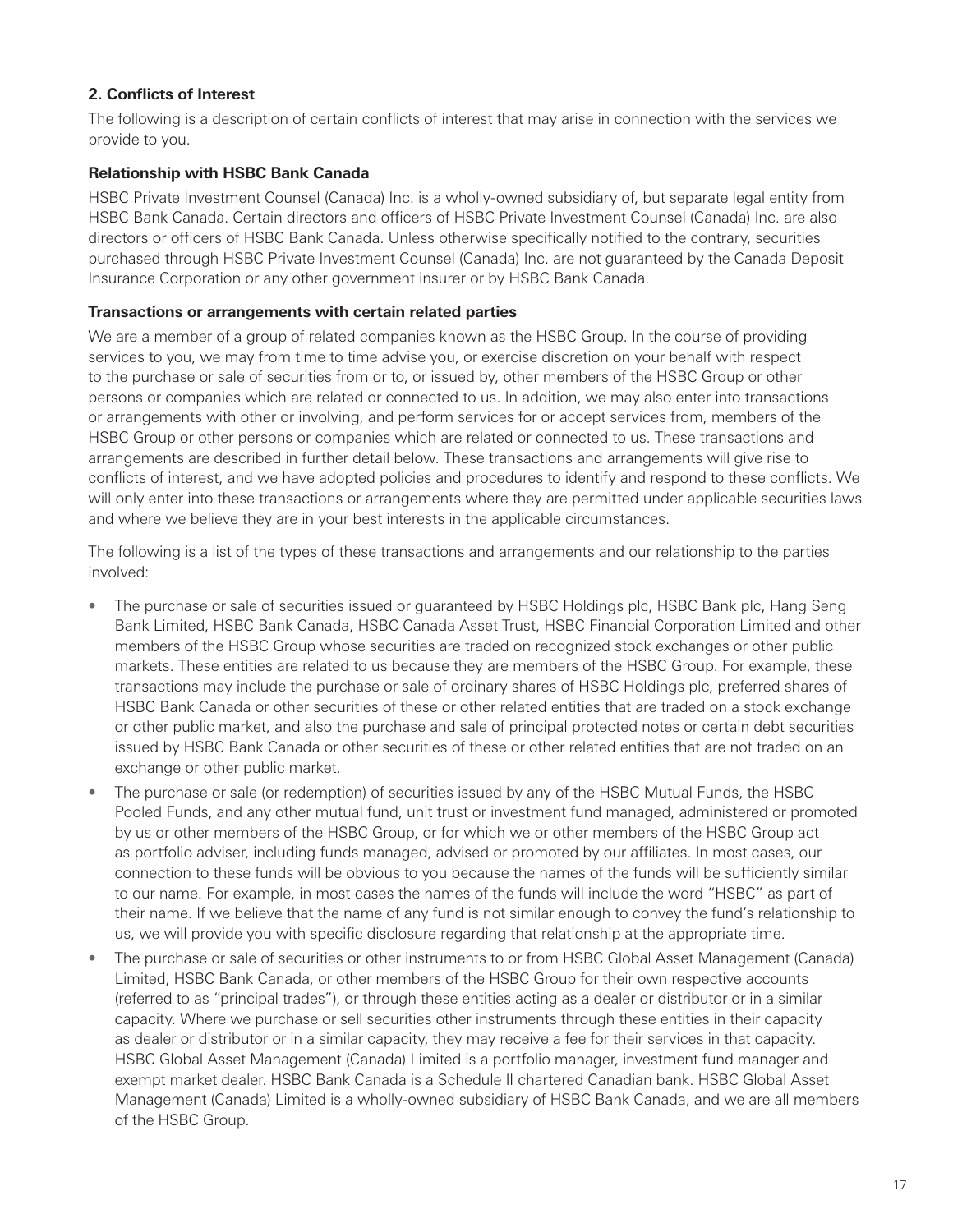• Transactions or arrangements with members of the HSBC Group that involve the other member of the HSBC Group providing services to you or to us on your behalf and/or receiving a fee. For example, we retain the services of HSBC Global Asset Management (Canada) Limited to act as our sub-adviser with respect to discretionary accounts managed by us. HSBC Global Asset Management (Canada) Limited is a whollyowned subsidiary of HSBC Bank Canada, and we are all members of the HSBC Group.

#### **Compensation practices**

We earn compensation by selling products and services to you for which you pay us directly. We may also earn revenue from other sources, some of which may be seen as involving a conflict of interest or potential conflict of interest. These sources of revenue may include the following:

- Fees paid directly or indirectly by issuers of other investment products
- Mutual fund "trailing commissions" paid by mutual fund companies, including those related to us, which also earn revenue on the sale of the funds. Specific disclosure is provided in each fund's offering documents
- Fees paid by issuers, officers or others in connection with takeover bids, corporate reorganizations, solicitations of proxies and other corporate actions
- Fees paid by parties related to us and others for business referrals to them (for more information, see "Referral arrangements" below)
- Fees and spreads in connection with any service provided by us or our related parties to or in relation to your account, or transactions between us or our related parties and you or your account
- Fees and spreads in connection with various services provided to, or transactions with, any of the HSBC Mutual Funds, the HSBC Pooled Funds, and any other mutual fund, unit trust or investment fund managed, administered or promoted by us or other members of the HSBC Group, including in connection with banking, custody, securityholder account maintenance and reporting, brokerage and derivatives transactions
- Other fees and spreads, including interest spreads on uninvested cash deposits with us and foreign exchange spreads when you convert currencies.

Should we receive any of these other sources of revenue, we will provide you with details in writing, when required.

#### **Employee income sources and HSBC Bank Canada compensation and incentive program**

Based on the needs of a client, HSBC Bank Canada and its affiliates may, from time to time, introduce clients to another HSBC entity. Our representatives, including your Investment Counsellor, receive a base salary and bonus, which are based on financial and non-financial performance measures. From time to time, HSBC Bank Canada may award incentives (such as merchandise or corporate events) to its employees or branches (or both) for their role in the introduction of investment products or services offered by us. Such incentives will be awarded by HSBC Bank Canada and based on variable criteria.

All incentive programs provided by HSBC Bank Canada are designed so that you will be made aware of investment products or services only if they are appropriate for you.

### **Referral**

We may enter into referral arrangements from time to time, pursuant to which we refer clients to another entity and receive a fee, or another entity refers clients to us and receives a fee from us. These arrangements may be with other members of the HSBC Group or parties unrelated to us and can create a potential conflict of interest because they provide a financial incentive to make referrals. The details of these referral arrangements, including the parties to the referral arrangement, the manner in which the referral fee for referral services is calculated and the party to whom it is paid, will be provided to you in writing when required. All services resulting from a referral arrangement relating to your account that require registration under applicable securities legislation will be provided by the registrant receiving the referral.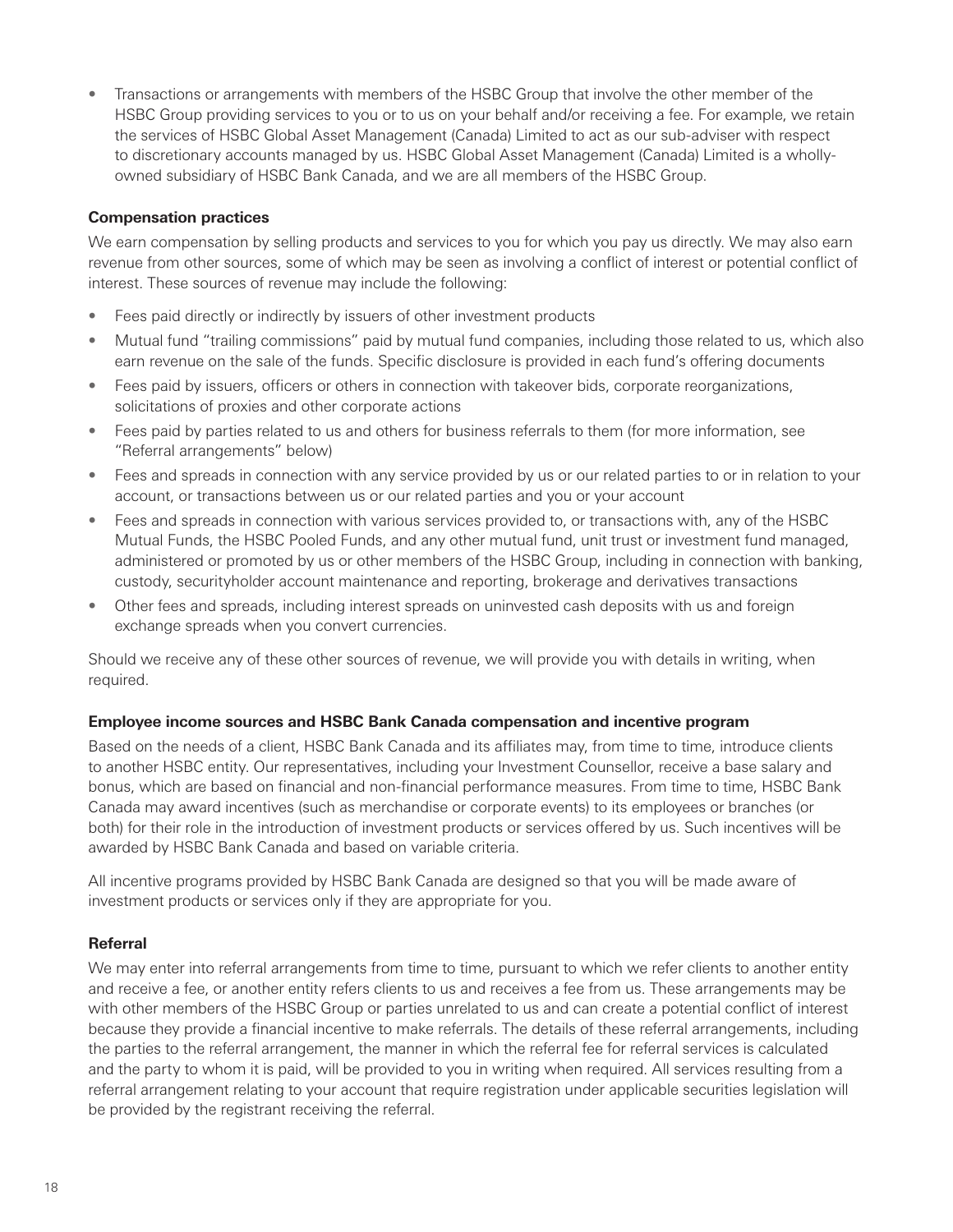### <span id="page-22-0"></span>**Personal trading activities**

We have Personal Trading Procedures which are designed to ensure that our employees act in accordance with applicable securities laws and other laws, that they act in the best interests of us and our clients, that they avoid actual or potential conflicts of interest, and that they do not engage in personal securities transactions that are prohibited by law, such as insider trading, or that negatively impact our clients.

Each of our employees, officers and directors put the interests of our clients first, ahead of their own personal self-interests. In particular, any individual who has, or is able to obtain access to, non-public information concerning the portfolio holdings, the trading activities or the ongoing investment programs of our clients, is prohibited from using such information for his or her direct or indirect personal benefit or in a manner which would not be in the best interests of our clients. These individuals also must not use their position to obtain special treatment or investment opportunities not generally available to our clients or the public. These individuals are only allowed to make a personal trade if it is approved under our Personal Trading Procedures or if our Chief Compliance Officer has determined that such trade will not conflict with the best interest of our clients.

#### **Outside business activities**

Individuals acting on our behalf are prohibited from engaging in any outside business activity, including acting as a director, without our prior approval. We will only approve an outside business activity if the activity will not interfere with the proper discharge of the individual's duties to us and our clients.

#### **Non-disclosure of confidential information**

We may know confidential information as a result of business relationships we have with issuers of securities which we cannot disclose to you when we offer the securities to you or trade them for you.

#### **Allocation of Investment Opportunities**

We have a Fair Allocation of Investment Opportunities Policy which is designed to ensure that we will not, when placing an order for our clients, give unfair advantage to any client.

# **3. Changes to this Schedule**

The information disclosed in this Schedule may change from time to time. You can obtain an updated copy of this Disclosure free of charge at any time by contacting your Investment Counsellor.

# **Schedule "E"**

#### **Borrowing Money to Buy Securities (Leveraging)**

Securities may be purchased using available cash, or a combination of available cash and borrowed money. If available cash is used to pay for the securities in full, the percentage gain or loss will equal the percentage increase or decrease in the value of the securities. Using borrowed money to purchase securities can magnify the gain or loss on the cash invested. The effect of this is called leveraging.

If you are considering borrowing money to purchase securities, you must be aware that a leveraged purchase involves greater risk than a purchase using available cash resources only. To what extent a leveraged purchase involves undue risk is a decision that needs to be made by you and will vary depending on your personal circumstances and the securities purchased. The following table illustrates the impact a decline in the market value of securities can have on a leveraged investment.

If \$100,000 of securities is purchased and paid for with \$25,000 from available cash and \$75,000 from borrowed money, a 10% decline in the value of the securities to \$90,000 will mean that your equity interest (the difference between the value of the securities and the amount borrowed) will have declined by 40%, i.e. from \$25,000 to \$15,000.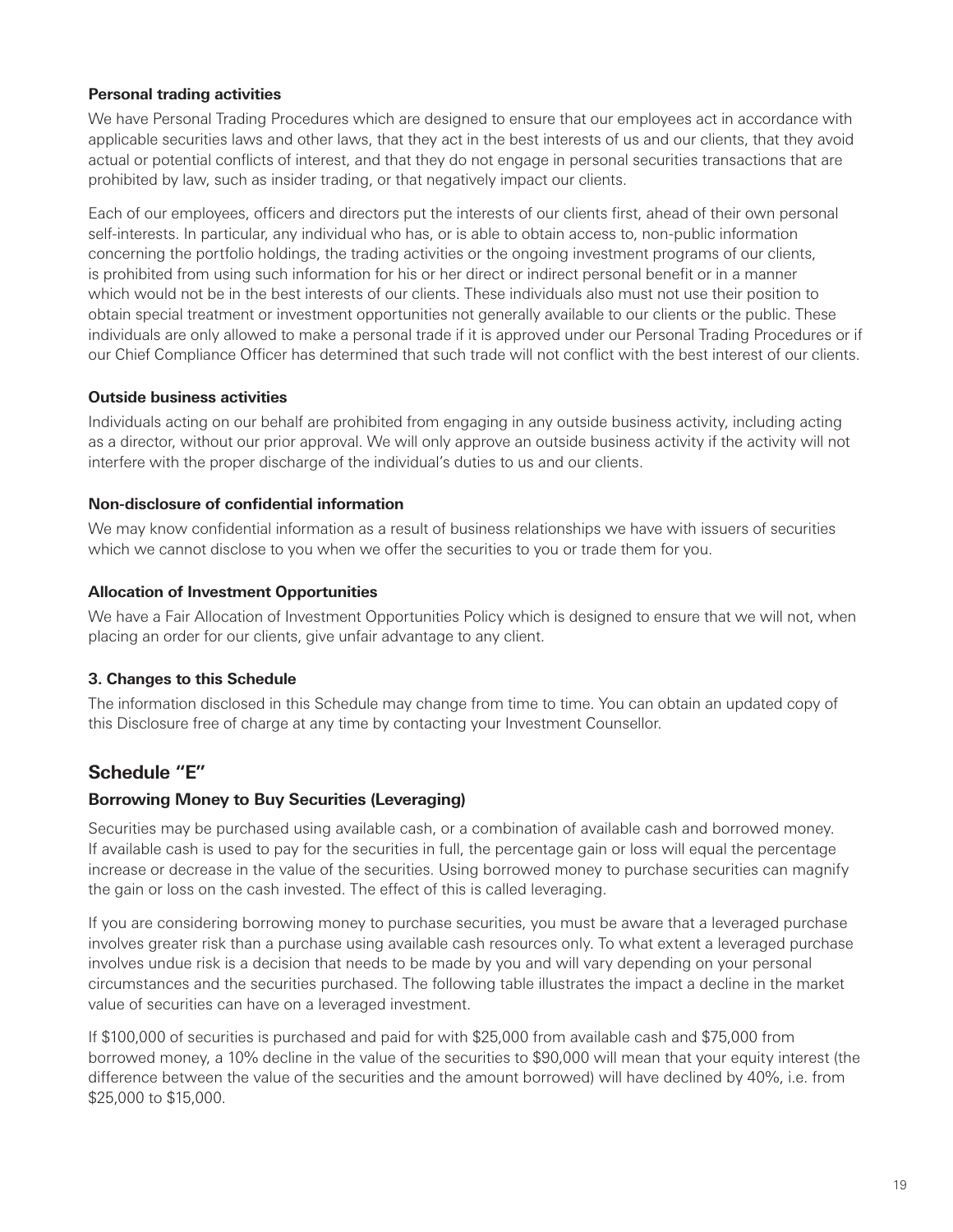<span id="page-23-0"></span>

|                                            | <b>Market Value</b><br>of Securities | <b>Available Cash</b>                | <b>Amount of Loan</b> | % Change in<br>the Investment                  |
|--------------------------------------------|--------------------------------------|--------------------------------------|-----------------------|------------------------------------------------|
| <b>Original Purchase</b>                   | \$100,000                            | \$25,000                             | \$75,000              | N/A                                            |
| <b>Securities Value</b><br>Declines by 10% | \$90,000                             | \$15,000<br>i.e. \$90,000 - \$75,000 | \$75,000              | $-40%$<br>i.e. $(\$15,000 - \$25,000/\$25,000$ |

It is also important that you are aware of the terms of a loan secured by securities. The lender may require that the amount outstanding on the loan does not rise above an agreed percentage of the market value of the securities. Should this occur, the borrower must pay down the loan or sell the securities so as to return the loan to the agreed percentage relationship. In the example above, the lender may require that the loan not exceed 75% of the market value of the shares. On a decline of value of the securities to \$90,000 the borrower must reduce the loan to \$67,500 (75% of \$90,000). If the borrower does not have cash available, the borrower must sell securities at a loss to provide money to reduce the loan.

Money is also required to pay interest on the loan. Under these circumstances, investors who leverage their investment are advised to have adequate financial resources available both to pay interest and also to reduce the loan if borrowing arrangements require such a payment.

# **Schedule "F"**

#### **Additional Information Regarding Your Relationship with HSBC Private Investment Counsel (Canada) Inc.**

#### **General**

We want you to be fully informed about matters that are important to your relationship with us. Canadian securities laws also require us to provide you with certain information about our relationship. The information in this Schedule contains additional information regarding your relationship with us and supplements the information set out elsewhere in this Investment Management Agreement. This information is important and we encourage you to review it carefully.

In this Schedule, references to "**Funds**" mean the HSBC Pooled Funds and the HSBC Mutual Funds.

#### **Our Advisory Relationship with You**

We offer the Private Investment Counsel service, a discretionary investment management service, to individuals and families requiring comprehensive and customized investment portfolios. In accordance with the terms of the Investment Management Agreement which allows us to delegate portfolio management duties to an affiliate, we have retained HSBC Global Asset Management (Canada) Limited as portfolio manager for the Private Investment Counsel accounts. The Private Investment Counsel portfolios ("**Portfolios**") are invested in securities which may include, but are not limited to stocks, bonds, pooled funds, money market instruments, mutual funds, exchangetraded funds and derivatives from investment markets throughout the world. Portfolios are constructed based on important factors, including a client's investment objectives, investment time horizon, risk tolerance and personal and financial circumstances.

The fees we charge you for the Private Investment Counsel services are set out in the Fee Schedule described under section 8 of this Investment Management Agreement. Those are the only fees you will pay, unless you transfer in securities from another financial institution that include third party mutual funds (i.e. non-HSBC Mutual Funds or HSBC Pooled Funds). If you transfer in third party mutual fund units ("**Transferred-In Funds**"), for as long as you hold such investments in your portfolio, they may include charges that you do not pay directly. Such charges are the fund manager's management fee and the fund operating expenses, which together form what is call the "management expense ratio". In addition, the fund managers of such Transferred-In Funds may pay the dealer who sold you such mutual funds an embedded trailing commission for as long as you hold units of such funds. Both the fund management expense ratio fees and trailing commissions indirectly affect you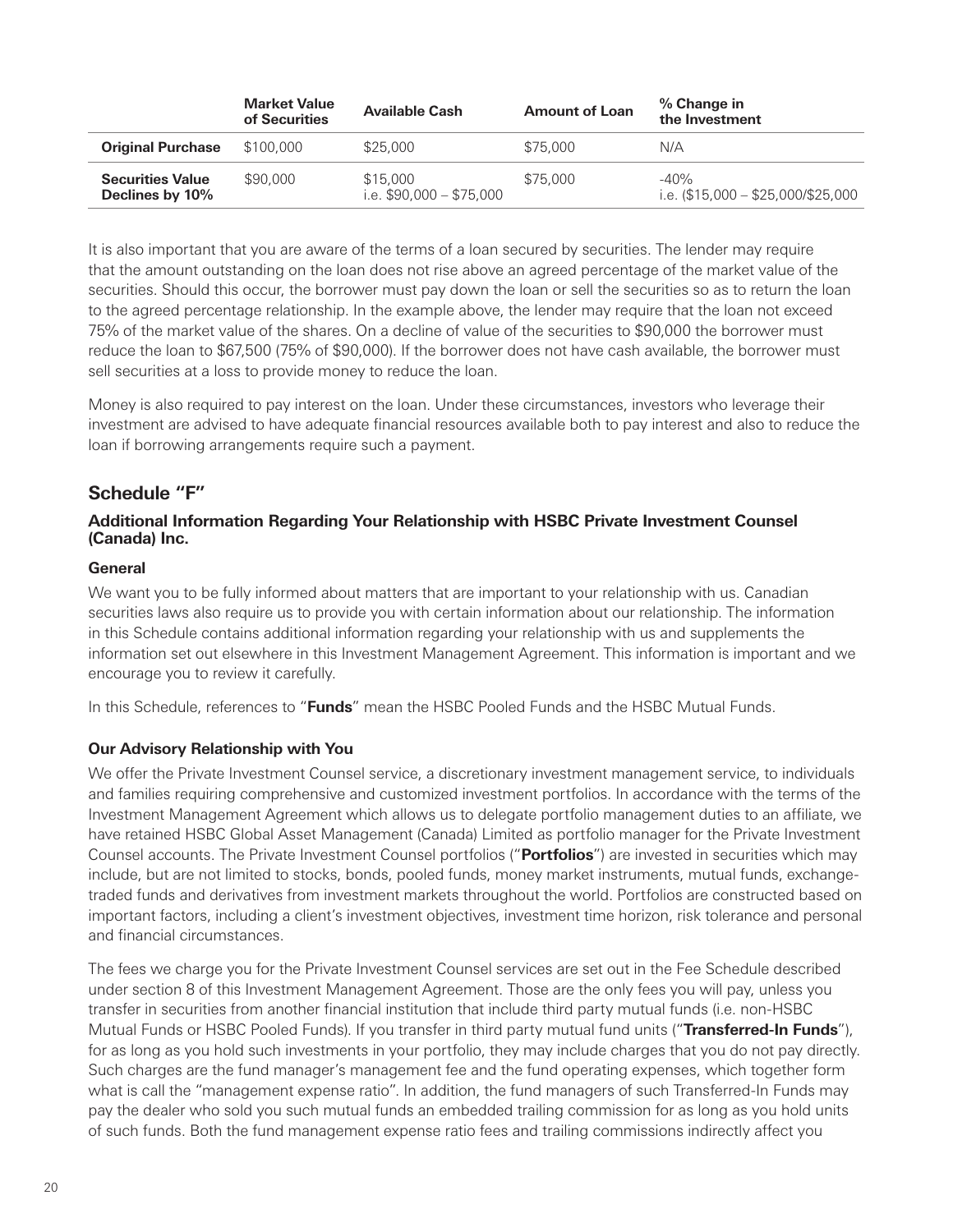because they reduce the amount of the funds' returns to you. We do not receive any portion of such fees related to Transferred-In Funds. Further, using our discretion under the Investment Management Agreement, we will sell such Transferred-In Funds when appropriate. There are no fund management fees or operating charges or any embedded trailing commissions associated with any HSBC Pooled Funds or HSBC Mutual Funds that may comprise your Private Investment Counsel portfolio from time to time.

We are registered as a Portfolio Manager in all provinces of Canada, except Prince Edward Island.

In addition to our Private Investment Counsel service, we offer wealth planning services through our Wealth Planners. Our Wealth Planners work with a client to identify the client's wealth planning needs. We do not charge any additional fees for the services we offer through our Wealth Planners.

#### **Qualified Custodian**

We have designated and you have appointed RBC Investor Services Trust as your custodian (the "**Custodian**") to provide administration and custody services for the Assets Under Management (collectively, the "**Custodial Services**") pursuant to an agreement between you and the Custodian (the "**Custody Agreement**"). The Custodian holds your Assets Under Management electronically, as described in the **Understanding Your Private Investment Counsel Account Report – Important Information** section of your Account Report. Before selecting a third party custodian, HPIC conducts a due diligence process on the custodial arrangement and ability to protect client assets. This includes ensuring the Custodian is a qualified custodian as required under the regulatory requirements, reviewing the custodian's capabilities, level of experience, and enquiring into the custodian's information security practices to mitigate associated risks such as information technology security and data integrity risks. In accordance with regulatory obligations, we conduct ongoing oversight of the Custodian and its activities. The current custodial arrangement offers us and our clients certain benefits such as independent safekeeping of your assets and safe clearing of trades.

We have, from time to time, access to your cash deposits to, and withdrawals from, your Assets Under Management held by the Custodian. This allows us, as your discretionary portfolio manager, to facilitate the movement of funds to and from your Account in accordance with your instructions and your Custody Agreement with the Custodian. We have controls and procedures in place to protect and secure such movement of funds. Although we monitor and test these controls and procedures, there is no guarantee that they are always met.

You acknowledge and agree that the Custodial Services are provided to you by the Custodian under your Custody Agreement and that neither us nor any Subsidiary or Affiliate assumes any liability whatsoever for any Losses arising out of or in connection with the Custody Agreement, the Custodial Services or any acts or omissions of the Custodian in providing the Custodial Services to you.

#### **Common Types of Risk to Consider When Making an Investment Decision**

Even though you have authorized us to make all investment decisions related to the management of your Assets Under Management, securities laws require us to provide you with a description of risks that you should consider when making an investment decision. This information is set out below and also in Schedule E - Borrowing Money to Buy Securities (Leveraging).

Before making any investment decision, it is important to consider your investment goals and your level of risk tolerance and the risks associated with the investment you are considering. Generally, there is a strong relationship between the amount of risk associated with a particular investment and its potential to increase in value in the long term. However, investment risks vary depending on the type of investment.

#### • **Interest rate risk**

Portfolios or Funds that invest in fixed income or debt instruments – bonds, mortgages or debentures – are subject to interest rate risk. These instruments earn a fixed rate of interest, which is paid to investors on a regular basis – often quarterly, semi-annually or annually. When interest rates rise, existing investments in these instruments become less valuable because new debt instruments will pay the new, higher rate of interest. Therefore, as interest rates rise the price that investors are willing to pay for the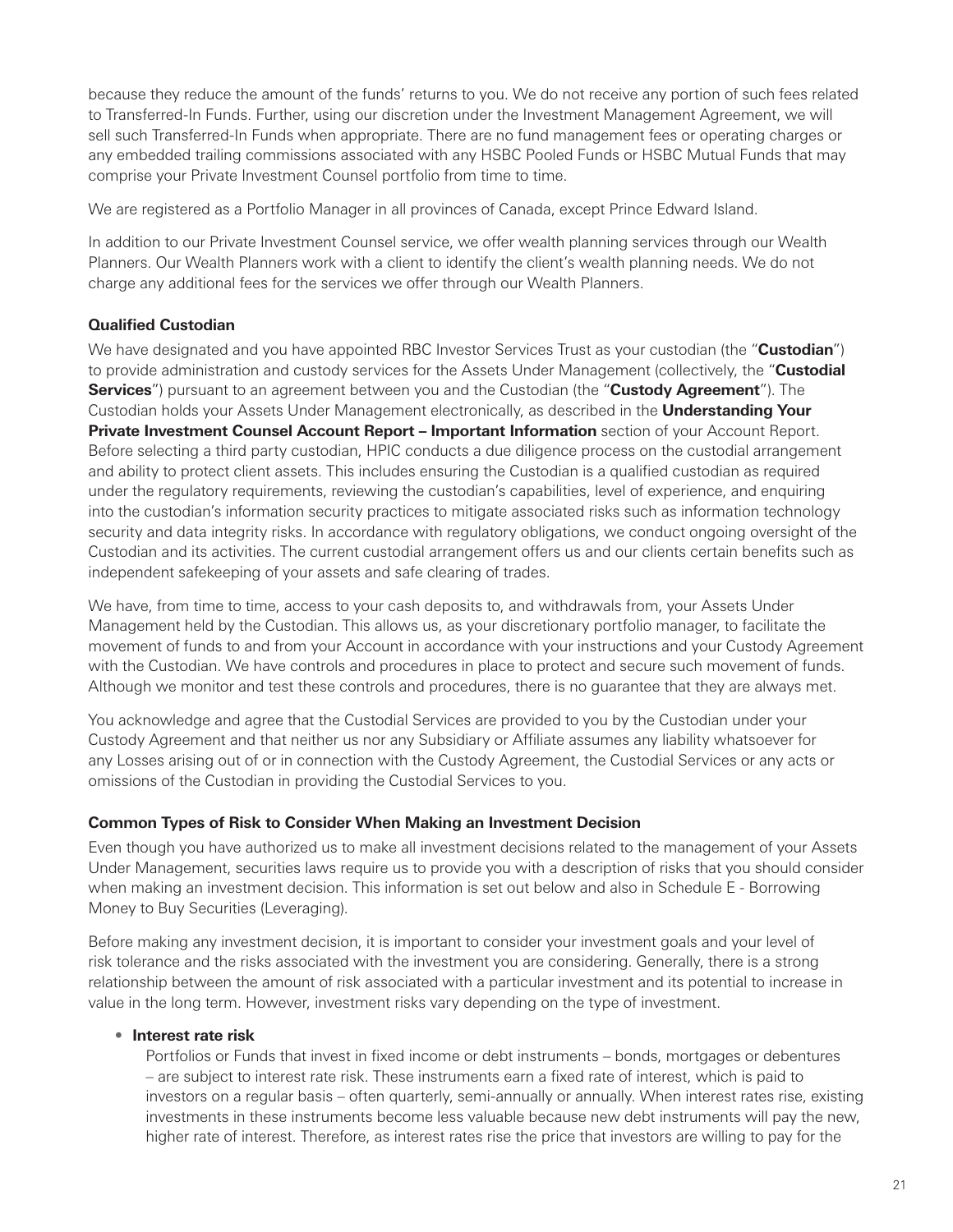existing instruments will fall. Conversely, if interest rates fall, the value of an existing debt instrument with a higher rate of interest will rise. Longer term fixed income or debt instruments are generally more sensitive to changes in interest rates than other kinds of securities.

#### • **Currency risk**

Portfolios or Funds that hold investments in foreign securities are subject to currency risk to the extent that this exposure is not directly hedged by foreign exchange contracts. Changes in the currency exchange rates between Canada and a country where a Fund or portfolio holds an investment will affect the Canadian dollar value of that investment, because it must be bought or sold with a foreign currency. Ignoring other risks, when the value of the Canadian dollar falls in relation to foreign currencies, the Canadian dollar value of foreign securities will rise because selling them would bring investors a higher amount in Canadian dollars. Conversely, when the value of the Canadian dollar rises, the Canadian dollar value of foreign securities falls because their sale would earn fewer Canadian dollars.

#### • **Market risk**

Portfolios or Funds that invest in securities listed on a stock exchange or market will be affected by general changes in the stock market. These changes can be caused by a number of factors, including interest rate fluctuations, changes in market outlook and changes in the economic, social or political climate of the region. For example, if a recession is forecasted, the stock market may fall as investors fear poor economic performance and falling stock prices. As investors sell their securities in an effort to minimize their losses, individual securities listed on the exchange may be negatively affected by this overall downward movement of the market, even if the company is still strong.

#### • **Security risk**

When a Portfolio or Fund invests in a company, factors within that company may affect the value of the investment. These factors can include how the company is managed, the products it sells and its financial health. The risk is that the company may perform poorly in one or more of these areas, with a resulting decrease in the value of its shares. Security risk can be one reason that the value of a company's shares falls, despite a rising market.

#### • **Credit risk**

When a Portfolio or Fund invests in fixed income securities, such as bonds, the Portfolio or Fund is making a loan to the company or the government issuing the security. There is a risk that the company or government may not be able to pay back this loan when it comes due. Fixed income securities are rated by organizations such as Standard & Poor's, and if a security's rating is downgraded because the rating service feels that there is an increased risk that the issuer may not be able to pay investors back, the value of that investment may fall.

#### • **Foreign market risk**

Investing in foreign markets presents additional risk because foreign countries often have different accounting and financial reporting standards, political and legal systems, securities and stock exchange practices, and cultures and customs from those in Canada. Investments in a foreign market may be subject to currency exchange control requirements, imposition of taxes, withholding taxes prior to payment of dividends or other distributions, and expropriation of assets. As a result, the value of securities that are issued by a company in a developing market may be lower, as they are less liquid and more volatile than those issued by similar companies in North America. In general, investments in more developed markets, such as the U.S. and Western Europe, have lower foreign market risk, whereas investments in emerging markets, such as Southeast Asia or Latin America, have higher foreign market risk.

#### • **Small capitalization risk**

Securities of small capitalization companies are usually traded less frequently and in smaller volumes than those of large capitalization companies. Portfolios or Funds that invest a significant portion of their assets in small capitalization companies may find it more difficult to buy and sell securities, and they tend to be more volatile than Funds or portfolios that focus on larger capitalization companies.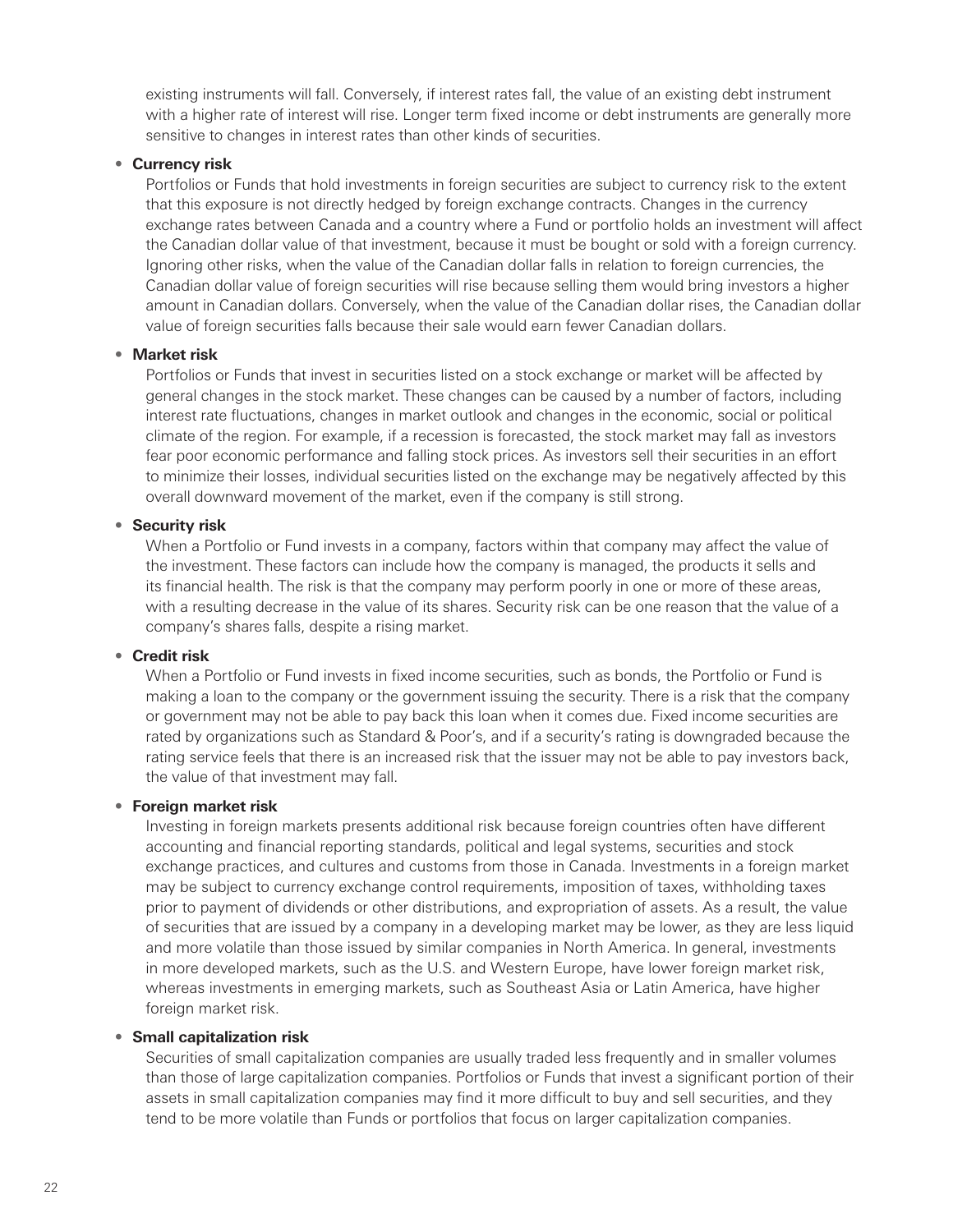#### • **Liquidity risk**

Liquidity risk is the possibility that certain investments cannot be readily converted into cash when required. While HSBC Global Asset Management (Canada) Limited has guidelines intended to limit the amount of illiquid securities that they may hold at any given time, Portfolios or Funds are exposed to varying degrees of liquidity risk depending on market conditions.

#### • **Derivative risk**

A derivative is usually a contract between two parties to buy or sell an asset at a future date, in which the value of the contract is derived from the market price or value of an underlying asset, such as currency or stocks, or an economic indicator, such as interest rates or stock market indices. Derivatives may be used for hedging and non-hedging purposes.

To hedge is to reduce the risk of an existing investment by fixing some or all aspects of the price of that investment at some point in the future. Derivatives may help reduce the risks associated with certain investments, including currency value fluctuations, stock market risks and interest rate changes. However, there can be no assurance that hedging strategies will be effective. Hedging against changes in currencies, stock markets or interest rates does not eliminate all fluctuations in the price of portfolio securities or prevent losses if the price of those securities declines. Hedging may also reduce the opportunity for gain if the value of the hedged currency or stock market should rise against the value of the reporting currency of the Portfolio or Fund, or if the hedged interest rate should fall. It may not be possible for a Portfolio or Fund to protect its investments against generally anticipated changes in currencies, stock markets or interest rates through the use of derivatives.

In addition, the use of derivatives for hedging or non-hedging purposes will be subject to risks, including:

- there is no guarantee that the other party to a derivative contract will meet its obligations;
- there is no guarantee that a Portfolio or Fund will be able to buy or sell a derivative to make a profit or cover a loss; and
- derivatives traded on foreign markets may be more illiquid and risky than derivatives traded on North American markets.

Derivatives will be used in a way that is consistent with the investment objectives of the Portfolio or Fund and as permitted by the Canadian securities regulatory authorities.

#### • **Securities lending, repurchase and reverse repurchase risk**

There are risks associated with securities lending, repurchase and reverse repurchase transactions. The value of securities loaned under a securities lending transaction or sold under a repurchase transaction may exceed the value of the collateral held by the Portfolio or Fund. If there is a default on an obligation to return or resell the securities, the collateral may be insufficient to enable the Portfolio or Fund to purchase replacement securities and the Portfolio or Fund may suffer a loss for the difference. Similarly, the value of securities purchased under a reverse repurchase transaction may decline below the amount of cash paid by the Portfolio or Fund. If there is a default on an obligation to repurchase the securities, the Portfolio or Fund may need to sell the securities for a lower price and suffer a loss for the difference.

#### • **Concentration risk**

Concentration risk is the risk associated with investments that are concentrated in a particular issuer, group of issuers or sector, or in a single country or region of the world. Concentration of investments allows a Portfolio or Fund to focus on the potential of a particular issuer, sector or region. However, concentration also means that the value of the Portfolio or Fund tends to be more volatile than the value of a more diversified Portfolio or Fund because the Portfolio's or Fund's value is affected more by the performance of that particular issuer, group of issuers, sector, country or region.

#### • **Asset allocation risk**

For Portfolios or Funds that are invested across different asset classes, such as domestic fixed income, foreign fixed income, Canadian equities and/or foreign equities, the Portfolio Manager will assign a strategic weight to each of the asset classes that are consistent with the intended investment objective and risk profile of the Portfolio or Fund. This is called "asset allocation". In certain cases, the Portfolio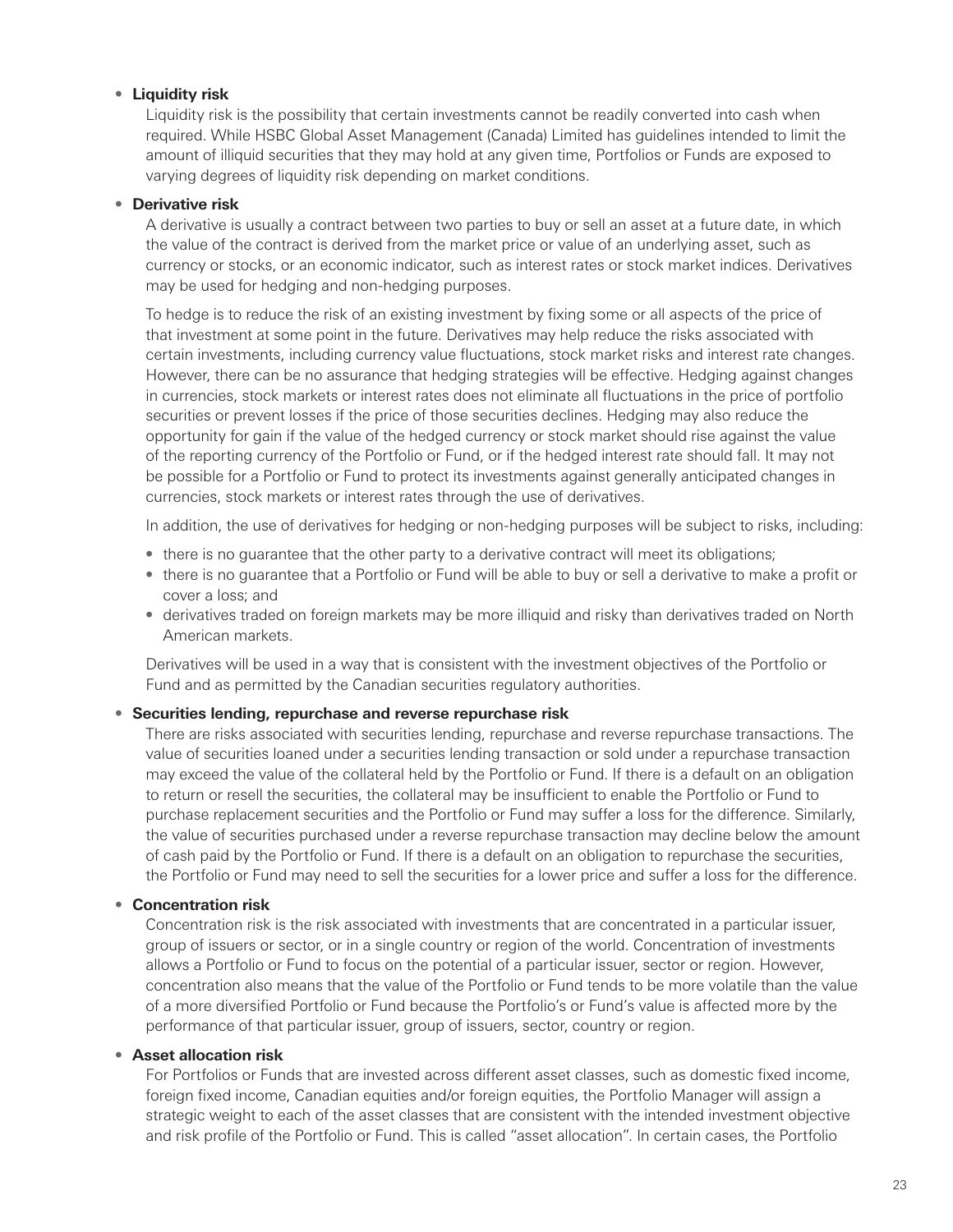Manager may also utilize tactical asset allocation strategies in an attempt to add value to the Portfolio or Fund and to provide more stable returns by taking advantage of current and expected future market market conditions. This is done by actively adjusting the Portfolio's or Fund's exposure to different asset classes by increasing or decreasing its weight to a particular asset class or asset classes, while remaining within an acceptable range. Asset allocation risk is the risk that one or more of the asset classes for which the Fund's or portfolio's exposure was tactically increased may under-perform relative to other asset classes; or conversely, that one or more of the asset classes for which the Portfolio's or Fund's exposure was tactically decreased may outperform relative to other asset classes.

#### • **Income trust risk**

Income trusts commonly hold debt or equity securities in, or are entitled to receive royalties from, an underlying active business. Income trusts generally fall into four sectors: business trusts, utility trusts, resource trusts and real estate investment trusts. Income trusts face the same risks set out in the security risk section above.

Investments in income trusts will have varying degrees of risk depending on the sector and the underlying assets. They will also be subject to general risks associated with business cycles, commodity prices, interest rates and other economic factors.

Returns on income trusts are neither fixed nor guaranteed. Typically, income trusts and other securities that are expected to distribute income are generally more volatile than fixed income securities. The value of income trust units may decline significantly if they are unable to meet their distribution targets. To the extent that claims against an income trust are not satisfied by the trust, investors in the income trust (which include a fund that invests in the income trust) could be held responsible for such obligations. Some, but not all, jurisdictions in Canada have enacted legislation to protect investors from some of this liability.

The majority of publicly traded income trusts and limited partnerships (not including certain real estate investment trusts) are generally subject to taxation in a manner similar to corporations.

#### • **Indexed debt obligation risk**

We may invest your Assets Under Management in units of the HSBC Global Inflation Linked Bond Pooled Fund (the "GILB Pooled Fund"). In connection with its investments in real return bonds and inflation linked bonds that are "indexed debt obligations" under the Income Tax Act (Canada) ("Tax Act"), the GILB Pooled Fund is required by the Tax Act to include a notional amount in its income for a taxation year calculated by reference to an increase in the inflation rate on the principal of the investment, notwithstanding that the GILB Pooled Fund will not receive this amount in the year. Because the GILB Pooled Fund must distribute all of its net income to its investors each year for income tax purposes, any amount deemed to be received by the GILB Pooled Fund in respect of a fluctuation in the inflation rate on the principal amounts of the real return bonds and inflation linked bonds will also be taken into account in determining the amount of taxable distributions to investors in the GILB Pooled Fund.

#### **Information Required to Comply with "Know-Your-Client" Obligations**

Under applicable securities laws, we must take reasonable steps to establish the identity of our clients and whether they are an insider of any reporting issuer or issuer whose securities are publicly traded. With respect to clients that are a corporation, partnership or trust, we are required to establish the nature of their business and the identity of any individual who has control, direction or (in the case of a corporation) beneficial ownership of more than 20% of the voting rights attached to the outstanding voting securities. We are also required to take reasonable steps to ensure that we have sufficient information regarding your investment needs and objectives, financial circumstances and level of risk tolerance, to enable us to meet our obligation under applicable securities laws to ensure that the purchases and sales of securities that we make on your behalf are suitable for you. In addition, in certain circumstances, we may also be required to make enquiries as to your reputation.

In order to comply with these requirements, we will obtain information from you when you open your account with us, including (but not limited to):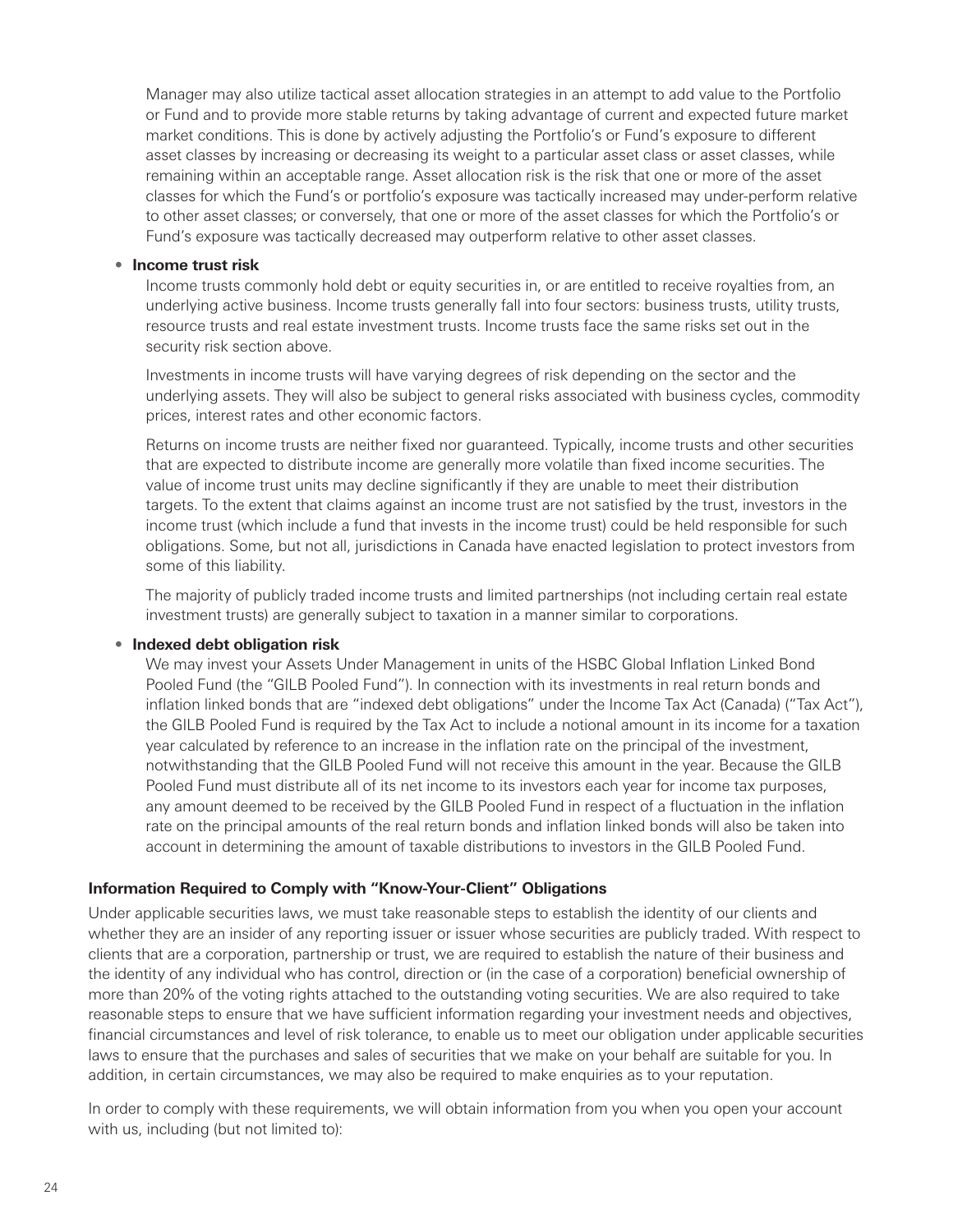- <span id="page-28-0"></span>• Your name, address, home phone number, email address
- Your investment objectives, investment time horizon, and investment knowledge
- Your investment return expectations, your risk tolerance
- Your personal income, your occupation, your net worth
- Copies of two pieces of identification for you and any co-applicant if applicable, or any other individual with authority over the account.
- Your banking information
- Confirmation that you are (or are not) acting on instructions from a third party with respect to the operation of your account

Specific to non-personal accounts, in addition to the above (as that information is applicable) we will also obtain information regarding the:

- Name and address of the business or organization
- Date and jurisdiction of incorporation
- Name, date of birth, home address, occupation and phone number of all authorized individuals, and Directors or Beneficial Owners to the account

#### **Investment Performance Benchmark**

An investment performance benchmark is a market or sector index against which the performance of your investments can be compared. HSBC Private Investment Counsel (Canada) Inc. and HSBC Global Asset Management (Canada) Limited may use investment performance benchmarks to assess the performance of your Private Investment Counsel portfolio. You can use investment performance benchmarks to compare how your investments with us performed compared to the appropriate market or sector. When comparing your investment returns to the returns of an investment performance benchmark, please consider that:

- a. The composition of your investment portfolio reflects the investment strategy you have agreed upon as outlined in your Investment Policy Statement; due to this active management, the performance of your investments may differ from their benchmark performance.
- b. Investment performance benchmarks do not generally include charges and other expenses.

For more information about the benchmarks and how they relate to your investment, please speak with your Investment Counselor.

# **Schedule "G"**

# **Accounts Held by Non-Resident of Canada (if Applicable)**

If you are, or become, a non-resident of Canada, you acknowledge that you have received, read, understood and agree to the following:

- a. If regulations or policies in Canada or any other jurisdiction that may affect you change, you may be required to close your Account. This may have tax implications. You may also be required to sell all your investments to liquidate your holdings.
- b. You may be required, under the laws of the foreign jurisdiction, to report investments. You may also be restricted in holding or trading certain investments, and subject to the taxes or penalties of that foreign jurisdiction. It is your responsibility to determine if this is relevant for your situation.
- c. We do not provide you with legal, tax or any other professional advice. You should seek independent legal and professional tax advice.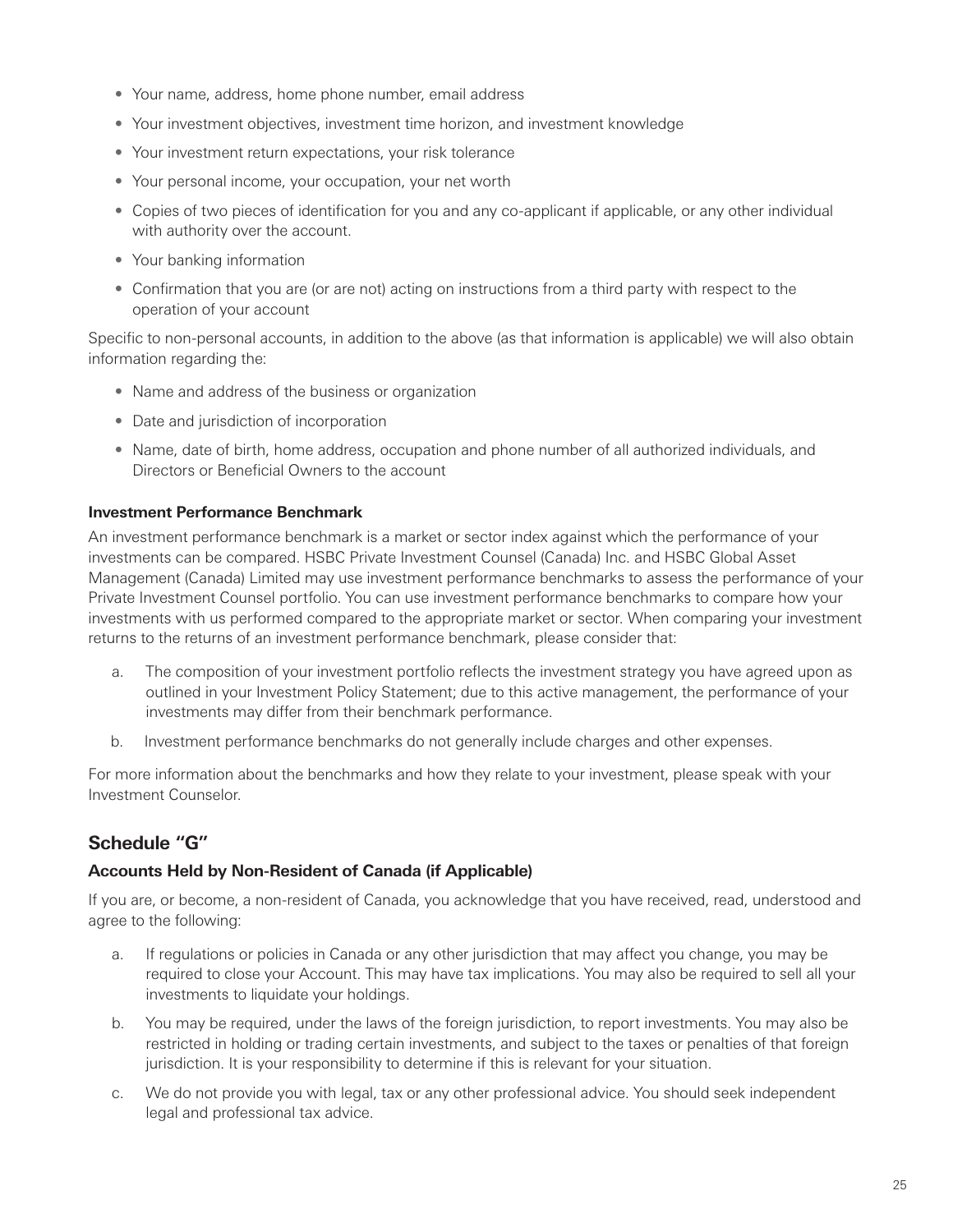- <span id="page-29-0"></span>d. In respect of your Canadian investments, your custodian and/or HSBC Global Asset Management (Canada) Limited will withhold Canadian withholding taxes from all income/distributions or other taxable amounts derived from your investments at the rate they reasonably determine to be applicable based on the current information available to them about you. Should you be entitled to a lower rate under a tax treaty, you are solely responsible for obtaining a refund of reclaim of any withheld taxes from the Canada Revenue Agency.
- e. In respect of your non-Canadian investments, the Custodian will generally withhold all tax on non-Canadian investments at the maximum rate for that country. You are responsible for filing any forms needed to reclaim any non-Canadian withheld tax from the applicable country's tax authorities, according to any existing tax treaty between the applicable country and your country of residence, if applicable.

# **Schedule "H"**

#### **Electronically Transmitted Instructions**

We are authorized and obligated to act upon any written instructions we receive from you, including, but not limited to, instructions transmitted by electronic mail or facsimile. We are entitled to act upon any such instruction believed by us to be genuine and signed, and we are under no duty to verify the signature, confirm the validity of the instruction or make an inquiry as to any statement contained in any such writing. We may accept the instruction as conclusive evidence of the truth and accuracy of the statements contained therein.

When your signature is required in relation to an instruction, you agree that what, in our reasonable determination, appears as your signature or electronic signature (whether or not actually signed by you) binds you legally and makes you responsible to the same extent and effect as if you had given original signed instructions (except if we have been grossly negligent or acted with wilful misconduct). There are some types of instructions and documents we will not accept as electronic instructions and you understand that we, in our sole decision, reserve the right to refuse any electronic instruction.

You undertake to indemnify and save harmless us from all Losses of any kind that we may suffer or incur or that may be brought against us, in any way relating to or arising from us acting on, delaying in acting on or refusing to act on any instructions, including improper, unauthorized or fraudulent instructions given by any person, including any employee, agent or representative of you.

# **Schedule "I"**

# **Digital or Electronic Records**

We may (directly or through third party service providers), in our discretion and subject to applicable laws, create and retain digital or electronic representations of all Records, and may destroy the original paper versions of such Records, if any, without prior notice to you. Our digital or electronic representations of such Records may, except where expressly prohibited by law, be relied upon as originals and are admissible in any legal, administrative or other proceedings between you and us in the same manner as an original of the document, and you will not object to the admission of our digital or electronic representations of such Records as evidence in legal, administrative or other proceedings on the grounds that they are not originals, are not in writing, are hearsay, are not the best evidence or are documents containing information extracted from a computer.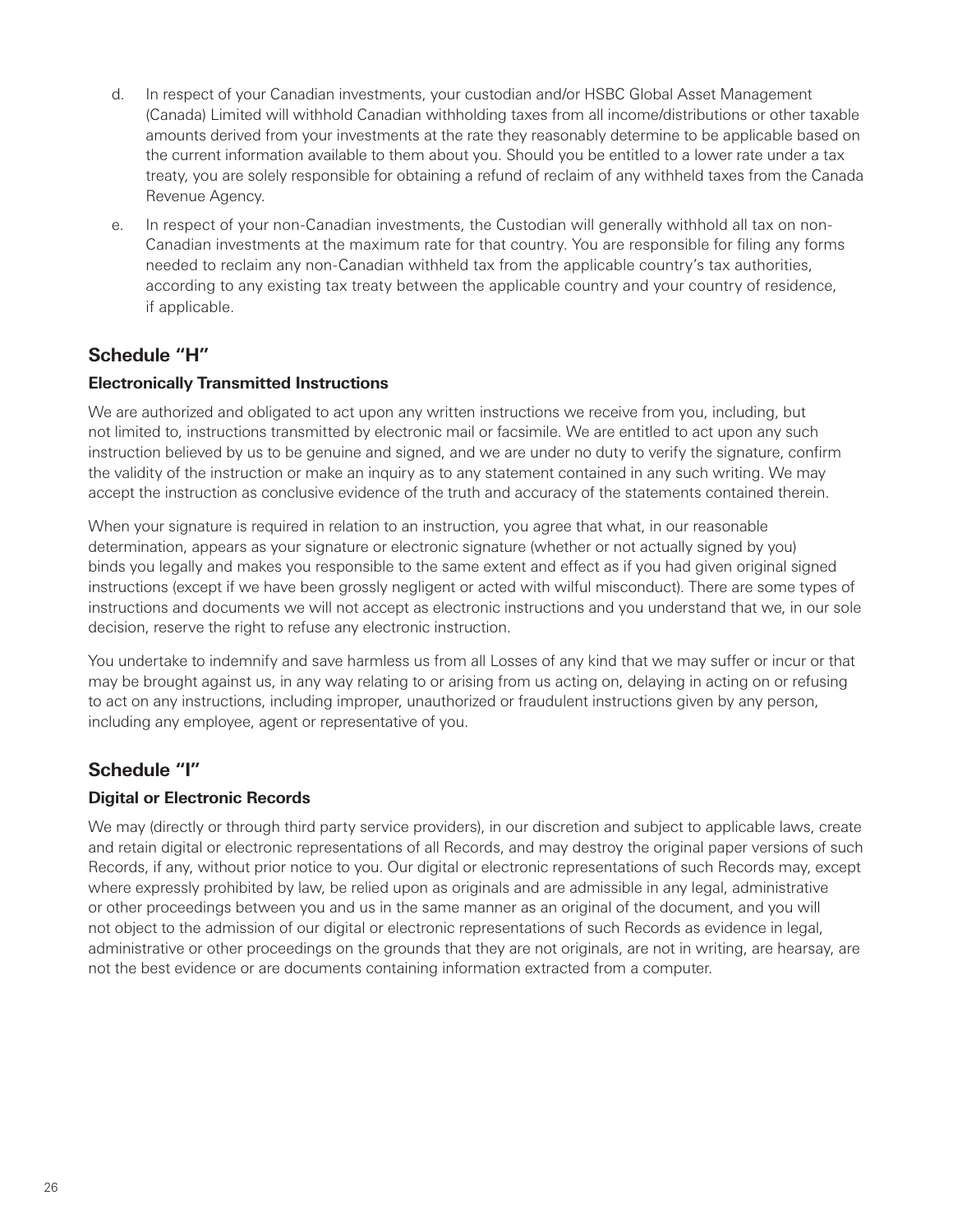# **Schedule "J"**

# **Resolving your Complaints**

At HSBC Private Investment Counsel, we're committed to providing you with the best customer experience. If we didn't meet your expectations, please let us know as soon as possible and we'll help make things right.

Please follow the steps below to direct your complaint to the right teams.

# **Step 1** Start with your Investment Counsellor or Wealth Planner

Please start by discussing with your Investment Counsellor or Wealth Planner. Alternatively, you can mail a written letter to our head office at:

HSBC Private Investment Counsel (Canada) Inc. 70 York St., Suite 300 Toronto, ON, M5J 1S9

# **Step 2** Contact our Escalated Complaints team

If you're not satisfied with how your complaint was handled in Step 1, you can contact our Escalated Complaints team, or ask your Investment Counsellor/Wealth Planner to escalate on your behalf.

**Note:** Depending on the nature of your complaint, we may refer you to another team for escalation. You also have the right to refer your complaint to the OBSI or any external regulatory body at any time. Refer to the sections below for more details.

# **HSBC Escalated Complaints team**

**Toll-free:** 1-888-989-HSBC (4722) **Email:** escalated.complaints.canada@hsbc.ca **Mail:** PO Box 9950, Station Terminal, Vancouver, BC V6B 4G3

# **Step 3** Escalate to the HSBC Commissioner of Complaints

If you're not satisfied with the resolution after following Steps 1 and 2, you can further escalate your complaint to the HSBC Commissioner of Complaints.

This office has 30 business days to respond to your concerns. The time limit for starting legal action will continue while this office reviews your complaint.

#### **HSBC Commissioner of Complaints**

**Toll-free:** 1-800-343-1180 **Email:** commissioner\_complaints@hsbc.ca **Mail:** PO Box 9950, Station Terminal, Vancouver, BC, V6B 4G3

This office works independently from HSBC Private Investment Counsel; however, it is employed by HSBC and is not an independent dispute resolution service, unlike the Ombudsman for Banking Services and Investments (OBSI).

# For privacy complaints only

If your complaint is related to privacy issues, we will direct your concerns to our Chief Privacy Officer:

#### **HSBC Chief Privacy Officer Email:** privacy officer@hsbc.ca **Mail:** PO BOX 9950, Station Terminal Vancouver, BC V6B 4G3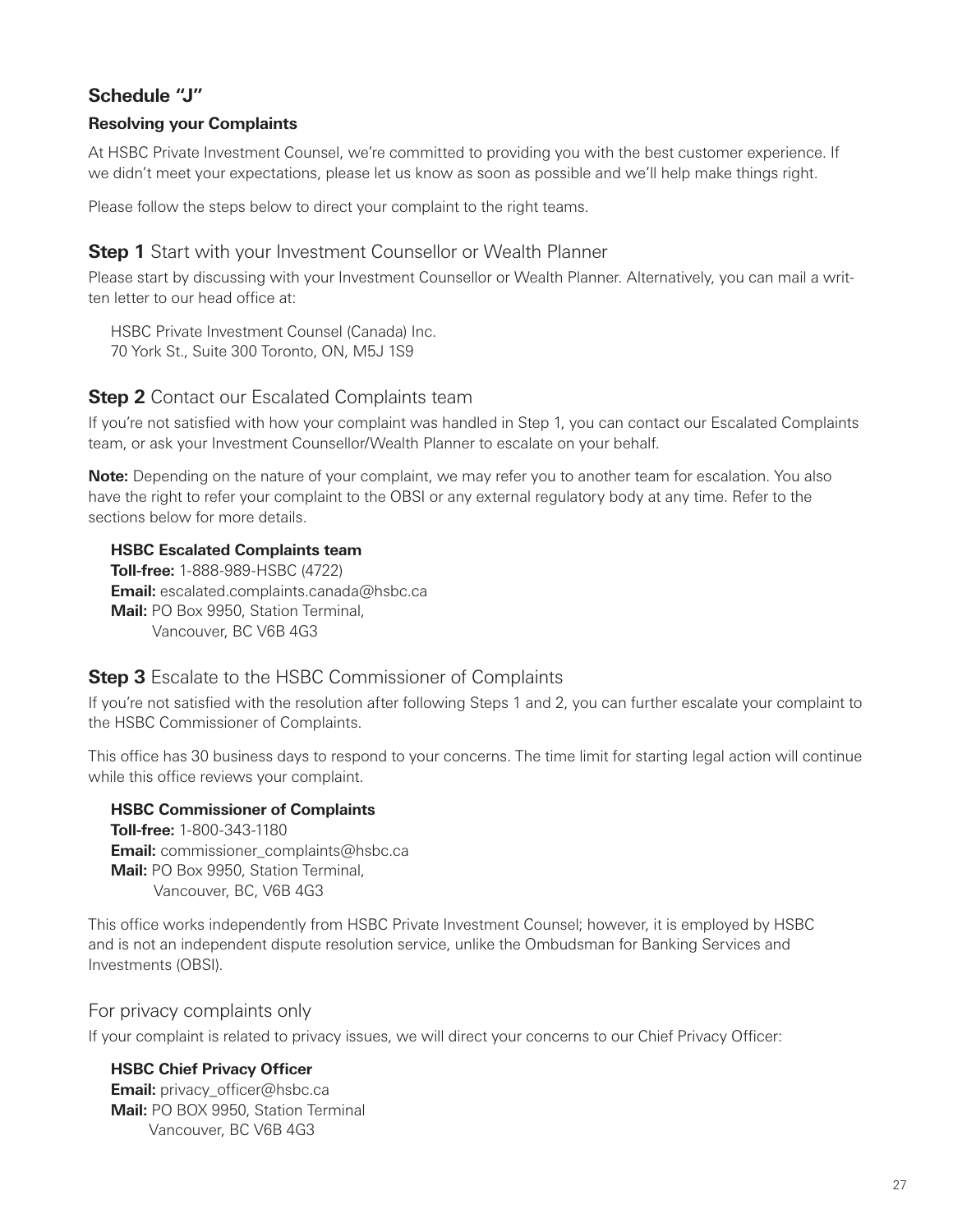# Resolution through an external complaint body

#### **Ombudsman for Banking Services and Investments**

You have the right to refer your complaint to the OBSI in these two situations:

- 1. Within 180 calendar days of receiving a closing response from HSBC Private Investment Counsel; or,
- 2. If we've taken longer than 90 days to respond from the date we received your complaint.

**Toll-Free Phone:** 1-888-451-4519 **Toll-Free Fax:** 1-888-422-2865 **Email:** ombudsman@obsi.ca **Mail:** 20 Queen Street West, Suite 2400, PO Box 8, Toronto, ON M5H 3R3 **Website:** www.obsi.ca

#### Contacting a regulatory body

You also have the option to contact one or more of the external organizations listed below at any time to help resolve your complaint.

#### **Autorité des marchés financiers**

If you are a resident of Quebec, you may raise concerns with the Autorité des marchés financiers:

**Toll-free:** 1-877-525-0337 **Fax:** 418-525-9512 **Email:** information@lautorite.qc.ca **Mail:** Place de la Cite, tour Cominar, 2640, boulevard Laurier, bureau 400, Quebec (Quebec) G1V 5C1

#### **The Office of the Privacy Commissioner of Canada**

This office investigates privacy complaints concerning the Personal Information Protection and Electronic Documents Act. If you don't feel appropriate action was taken by HSBC to resolve your privacy matter, you may contact the Privacy Commissioner of Canada:

**Toll-Free:** 1-800-282-1376 **Mail:** 30 Victoria Street, Gatineau, Quebec K1A 1H3 **Website:** www.priv.gc.ca